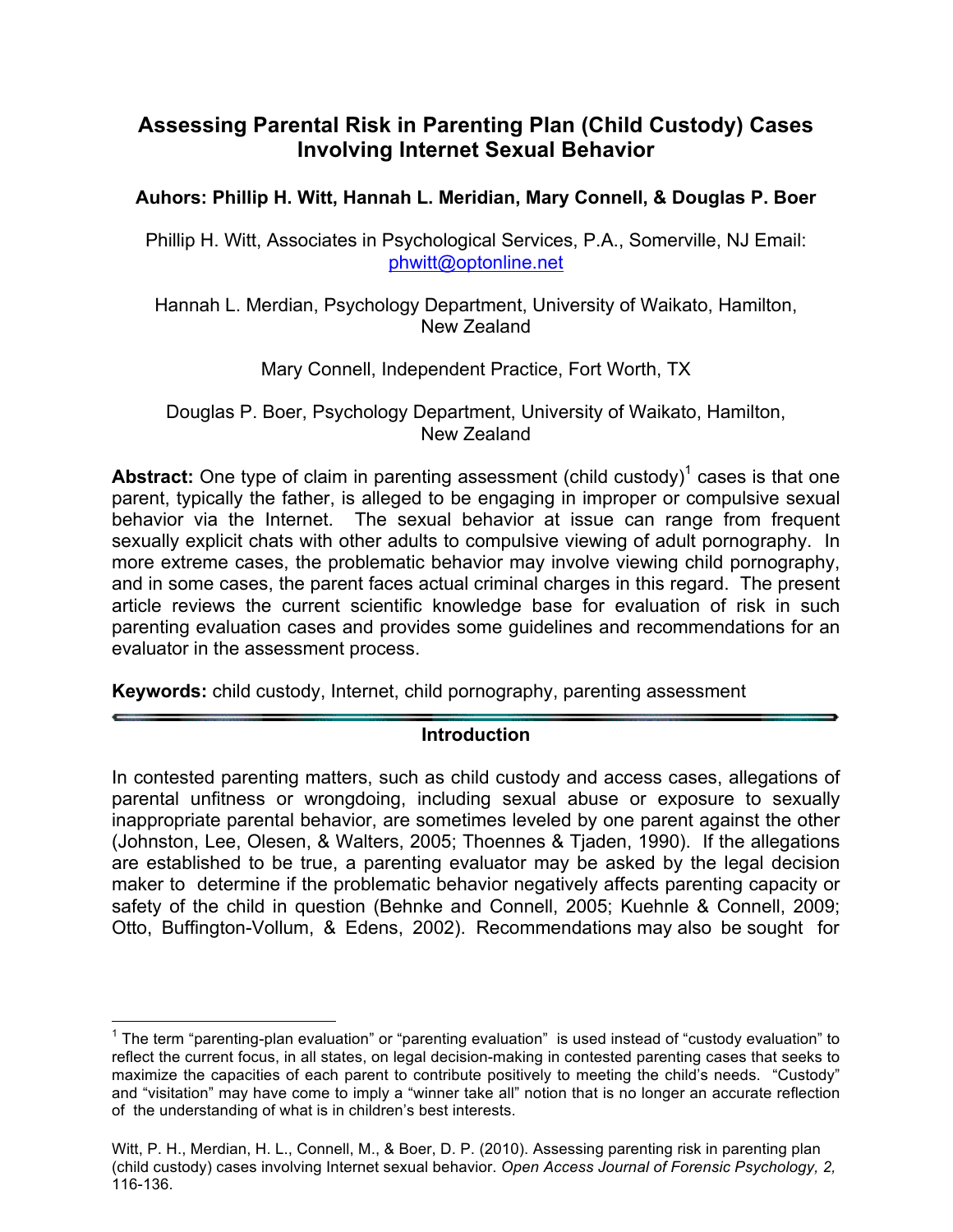intervention and some method for ongoing assessment of risk for future acts of child maltreatment or wrongdoing (Bow & Quinnell, 2004; Galatzer-Levy & Kraus, 2009; Kuehnle & Connell, 2009; Rohrbaugh, 2008; Woody, 2000). Further, there may be a call for recommendations for a course of action if the allegations are unsubstantiated or are determined to have been made maliciously (Kuehnle & Connell, 2009).

Some parenting evaluators may not have the necessary training and experience to assess every kind of unfitness or wrongdoing and, when they lack adequate training, may refer the litigant to a specialist who can conduct that part of the overall evaluation (Association of Family and Conciliation Courts [AFCC] Task Force for Model Standards of Practice for Child Custody Evaluation, 2006; Rohrbaugh, 2008). Similarly, some evaluators who have specialized training and experience in risk assessment may not have experience conducting full parenting-plan evaluations and fitting the riskassessment data into a broad assessment of parenting. A team approach may make sense in those cases and this collaboration may ensure that contextual information is taken into account. The effectiveness of a team approach has not been explored empirically but common sense supports reliance on specialists to examine aspects of a family situation for which one lacks expertise. It is also a common approach in other areas of psychology, in correctional work or mental-health assessments (e.g. English, Pullen, & Jones, 1996).

Although the Internet provides opportunities for a range of inappropriate or criminal behaviors, for example fraud, illegal downloading of music or videos, this paper focuses only on the role of online-sex activities. In contested custody cases, claims of the other's sexual wrongdoing can take various forms and may also include these Internetrelated activities. Two common themes of such claims are either sexual self-control issues such that the children could be placed at risk from inattention or, more seriously, a pedophilic sexual interest pattern that would theoretically place the children at direct risk of sexual abuse.

Following the pattern described above, one form the self-control issues might take is that the parent is so preoccupied with Internet sexual behavior—such as downloading and viewing legal pornography or engaging in sexually explicit chats with other adults that the parent might place the children at risk through outright neglect or at least through inattention. In these cases, there may be no allegation that the parent will molest the children, but rather that the parent's sexual Internet preoccupation may allow harm to come to the children. This allegation is indistinguishable from any allegation of parental preoccupation with some activity to the point that the parent is neglectful. Of course, the evaluator may gather information through interviews to explore whether the child is being exposed, directly or indirectly. For example, harm could come to the children should they detect such pornographic materials when using the computer, e.g., browsing through the history file or viewing downloaded and stored pornographic images. Ordinary techniques of parenting evaluation, including interview and collateral document review, remain the tools through which the evaluator can assist the fact finder under these circumstances.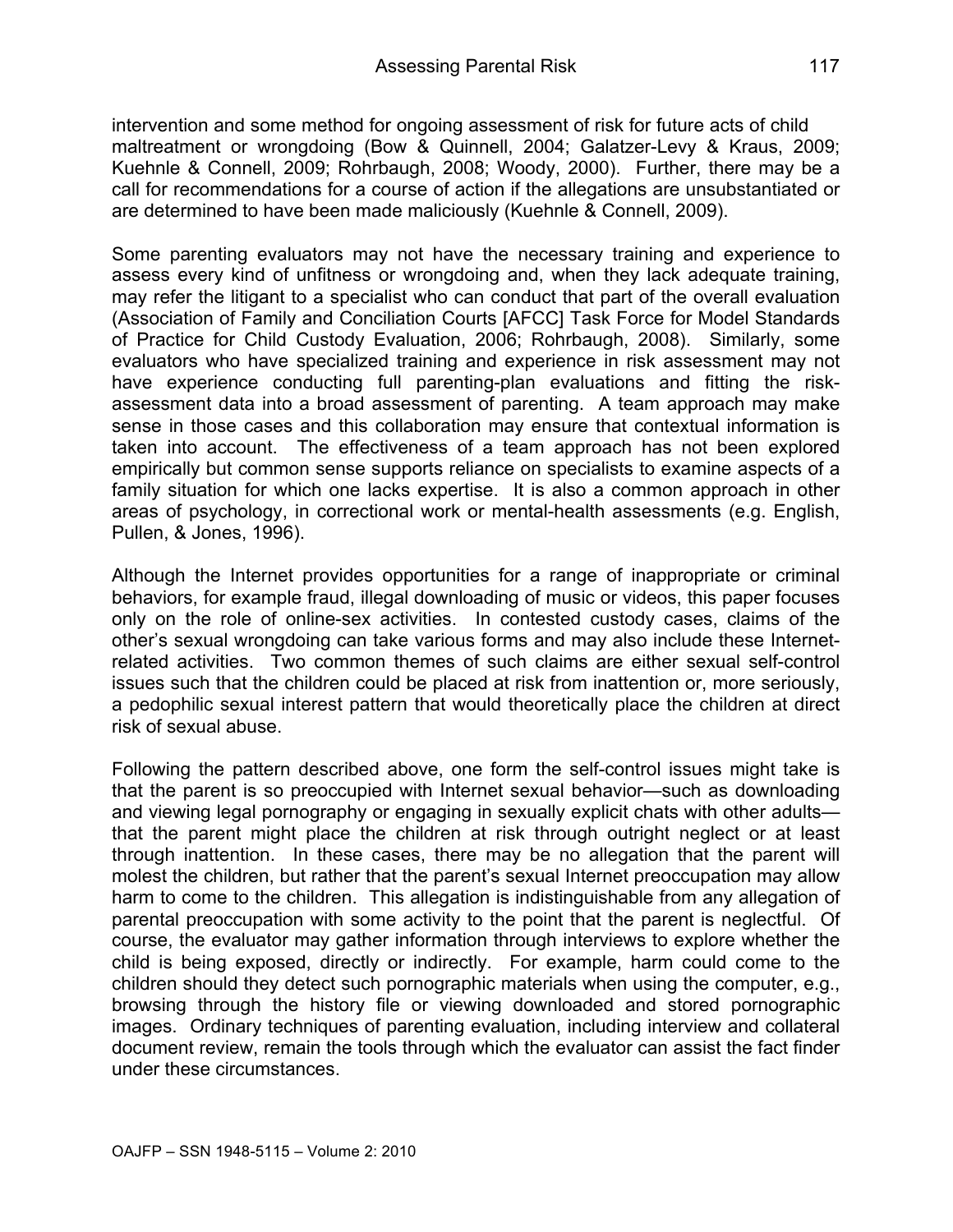When the established wrongdoing centers on viewing child pornography online, with no established direct victim contact, the assessment takes on a particularly delicate nature. It is this topic that will be the primary focus of this paper. The act of viewing child pornography, a crime in most jurisdictions, may be viewed within a contested custody context as any other criminal behavior, such as, for example, embezzlement or drug dealing. The focus for the family court is whether or how the criminal activity may affect the child, directly or as a result of impairing the parent's capacity to meet the child's needs. However, criminal activity alone—even viewing child pornography—does not necessarily imply parental unfitness. With child pornography, however, there are additional concerns, beyond those associated with non-sexual crimes. First, the fact finder may consider a criminal act of viewing child pornography to automatically render an individual unfit to parent any child. This is a legal or moral determination beyond the evaluator's purview. Second is the theoretical concern that pedophilic fantasies lead to pedophilic actions, which could place the child in question at risk of sexual abuse. However, at least with regard to use of child pornography, no such link has been empirically established, and the evaluator, to be of assistance to the fact finder, may report in a balanced and thoughtful way, what can be derived from the empirical literature to assist in that determination. This will be explored in detail in this paper.

As we noted above, to a certain extent, the evaluator gathers data that may assist the trier of fact in determining whether the allegations appear to be true. However, the evaluator does not make this determination himself or herself for a number of reasons. Determining whether an event occurred is outside the realm of expertise of mentalhealth professionals. The evaluator may not (in fact, usually does not) have access to the broad range of information that the court would, and does not have the opportunity to observe witnesses, including expert witnesses in allied professions, undergo cross examination. Consequently, although the evaluator can raise issues for the court to consider, the evaluator should be careful not to presume to state as fact any contested issue, and opinions and recommendations should be offered in conditional form (Grisso, 2003; Heilbrun, 2001; Melton, Petrila, Slobogin, & Poythress, 2007; Tippins & Wittman, 2005). That is, the evaluator can review the contradictory or contested evidence and indicate what the conclusion would be depending on what factual assumptions are made (see Witt & Conroy, 2009, pp. 129-132 for a more extended discussion). The court is thereby assisted in reaching a conclusion on the facts.

At the outset, we acknowledge a dearth of research regarding how, if at all, Internetrelated sexual behavior affects one's ability to parent. We know of not a single study that has evaluated this effect. Consequently, the forensic evaluator has two choices: decline to perform risk assessments in such cases, or perform risk assessments applying what information is available from related research, fully acknowledging the limitations of the data. Either of these options would conform to the American Psychological Association code of ethics [see APA, 2009, Section 9.02 (b)], which indicates that, if an assessment method has not been validated on the population being assessed, the evaluator should "describe the strengths and limitations of the test results and interpretations." This admonition suggests that evaluators should be cautious in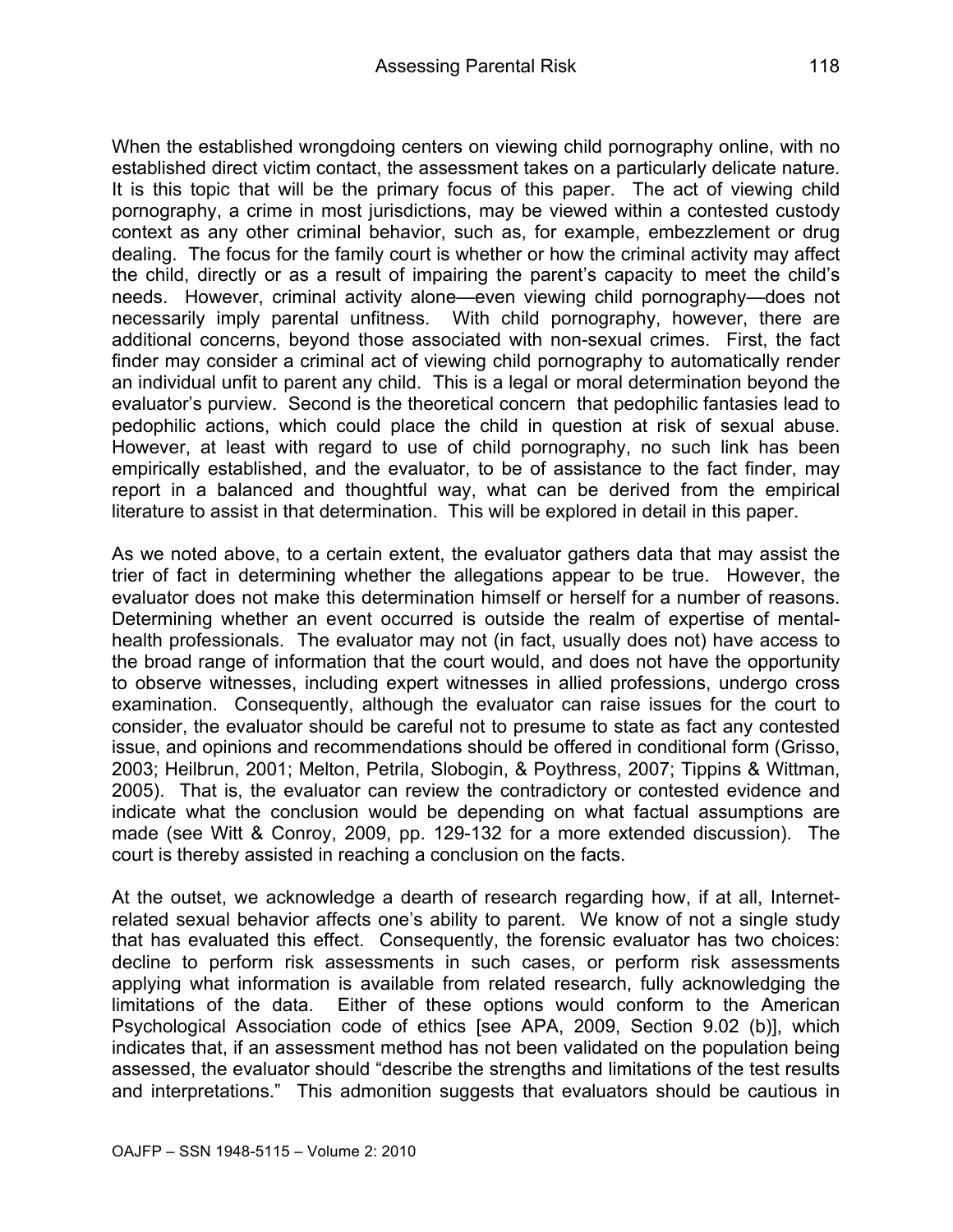this circumstance, but it does not prohibit an evaluation. This article provides guidance for evaluators who choose to perform the evaluation despite the limitations in empirical research.

### **Theme 1: Preoccupation with Internet sexual activities**

See Appendix 1 for the case of John Viewer, who was alleged to have neglected his children due to his preoccupation with *legal* sexual online activities. A further consideration is whether the child might be at risk of viewing age-inappropriate material, e.g. when browsing through his father's search history.

Davis (2001) distinguishes *general* Pathological Internet Use (PIU), which may include more general, multidimensional overuse of the Internet, from *specific* PIU, which may involve problematic overuse of the Internet for a specific purpose, such as gambling, gaming, or online sex. Davis suggests that specific PIU is generally the result of an antecedent psychopathology that becomes linked with the Internet use, providing a new forum for existing problematic or deviant behavior. Researchers have now developed a set of descriptors that might indicate so-called *Internet Addiction*; key criteria are: use of the Internet to modulate negative moods or to escape reality; preoccupation with the Internet; increasing use of the Internet; symptoms of tolerance and withdrawal; denial of Internet usage; serious disturbances in offline activities; and unsuccessful attempts to cut down Internet exposure (Davis, 2001; Griffiths, 2000; Orzack, Voluse, Wolf, & Hennen, 2006; Kandell, 1998; Morahan-Martin, 2005; Young, 2007). Although we do not endorse the use of the term "Internet Addiction," many of the above criteria focusing on loss of control and functional impairment—parallel those of traditional addiction diagnoses. However, many researchers question the value of current research to identify a group of Internet addicts distinct from non-pathological users, one of the requirements for inclusion into the Diagnostic and Statistical Manual of Clinical Disorders (Griffiths, 1998, 2000; Warden, Philips & Ogloff, 2004). Currently, Internet Addiction is regarded as a specific form of already existing disorders such as impulse control disorder (ICD-NOS) (Shapira, Goldsmith, Keck, Khoshla, & McElroy, 2000; Treuer, Fábián, & Füredi, 2001).

The parenting evaluator's focus is similar, when considering alleged Internet addiction, to that used for other alleged addictive or compulsive actions. Still to be established is how the compulsive behavior affects parental capability, and whether the child is placed at risk either due to the behavior itself or its consequences. Another factor to consider is the parent's willingness to change these behaviors or to participate in therapeutic intervention.

In summary, for these cases in which the Internet use does not involve illegal material, we recommend conducting an assessment that relies on generally recognized methods for comprehensive parenting assessment and that embraces additional data gathering, through interviews, review of parents' self-report questionnaires, and review of collateral information to address the following considerations: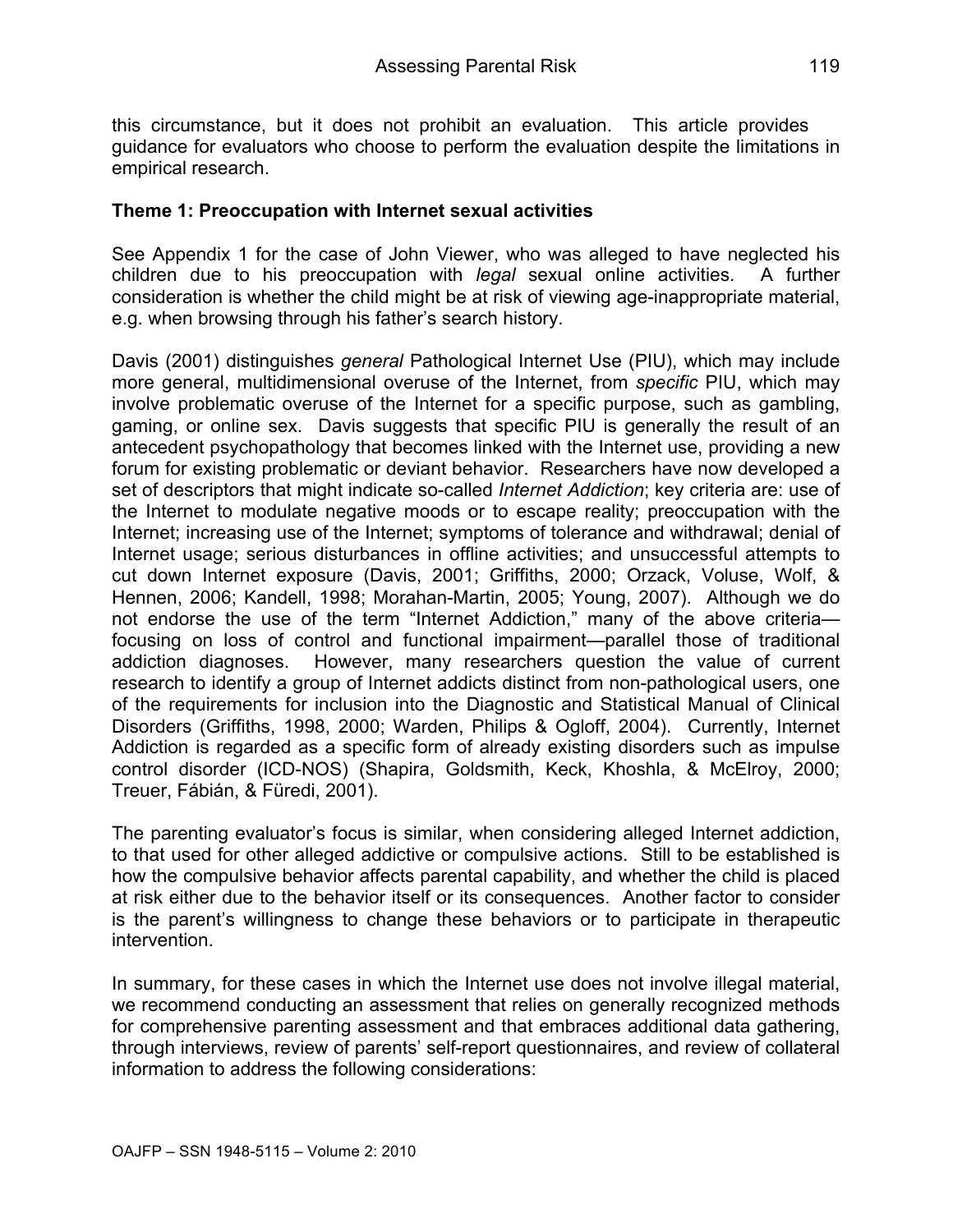- § Is there a documented history of emotionally or physically neglecting the children due to preoccupation with sexual matters?
- Has the parent invested so much time, effort, and emotional energy into Internetrelated sexual relations that the parent's relationship with the children is or has been impaired, although perhaps not extreme enough to be considered neglect or abuse?
- Has the parent exposed the children to non-sexual high-risk situations through inattention?
- § Has the parent exposed the children to sexual material, either on the computer or by witnessing the parent's activity with sexual partners?
- § Has the parent placed the children in unsafe situations through exposure to the parent's inadequately vetted sexual partners?
- What security precautions has the parent taken to prevent exposure of the child to sexual materials?
- What changes have happened or is the parent willing to make, regarding his own behavior as well as safety of his child?

In the present hypothetical case of John Viewer, there is no history of neglect by the father and no exposure of the children to any inappropriate material or high-risk situations. Therefore, we would consider the father's Internet sexual behavior (and the actual consenting adult sexual behavior that followed) to be irrelevant to the issues of parenting time and responsibility. (Whether the court might consider such sexual behavior to be morally relevant is beyond the scope of a mental-health evaluation.) Given that the Internet pornography did not include children, no concerns regarding child sexual abuse are raised. It might be recommended to John Viewer to set up safety precautions, such as a password-protected Internet usage.

### **Theme 2: Viewing of online child pornography**

See Appendix 2 for the case of John Jackson who is currently facing criminal charges due to presence of child-pornography images among pictures of legal adult pornography.

As described above, this case raises two separate issues: the criminal aspect of viewing child pornography as well as the potential risk for the child in question (and other children) resulting from assumed pedophile fantasies. In addition, the child can be at risk of inattention as a result of the parent's spending time online to search for, trade, and masturbate to the child pornographic images (see above).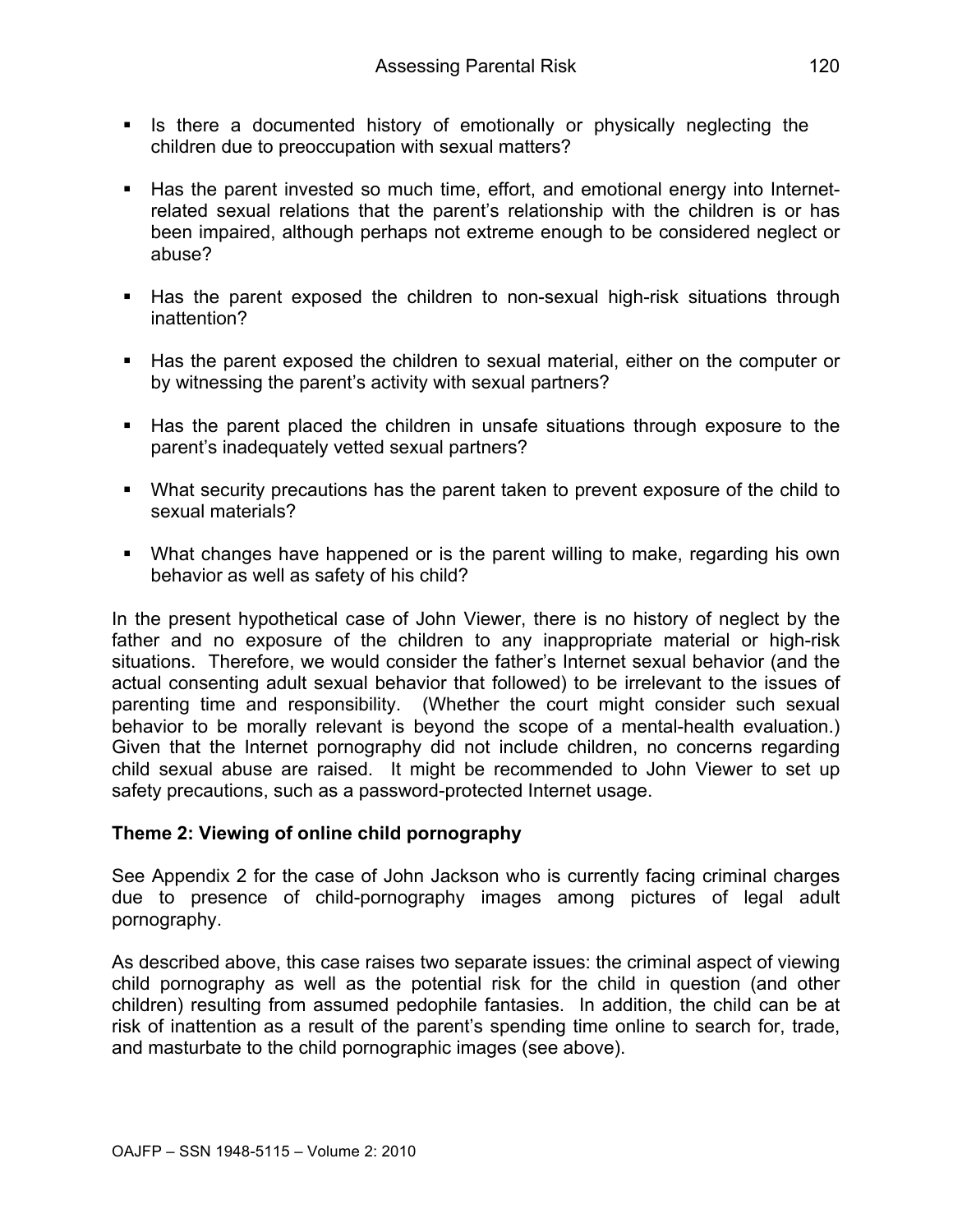Child-pornography offending is not a new type of sex offending, but one that has increased exponentially with the advent of the Internet and ready availability of child pornography. Webb, Craissati, and Keen (2007) describe a "new wave of arrests, charges, and convictions" (p. 449) of Internet sex offenders (ISO) that followed the introduction of the Internet. In some countries such as New Zealand, court and correctional services still deal with the Internet sex offender (ISO) category in a "makefit" manner by using and adjusting conventional assessment and treatment methods. However, it is theoretically possible that the child-pornography offender may not fit the conventional profile of a child molester and may, for example, display few of the static risk factors known to be associated with recidivism among predatory child molesters.

In general, child pornography can be used in two different ways. First, it can be the sole focus of the criminal activity where the offender engages in viewing, collecting, distributing and trading of the objectionable material with no intention to progress to contact abuse. Second, child pornography can be used before, during, or after a contact sexual abuse event occurs, for example as a tool to desensitize the victim in the form of images taken during sexual contact with an under-age victim. Briggs, Simon, and Simonson (2009) refer to the first type as "fantasy-driven" and the second offender type as "contact-driven." Whereas for fantasy-driven offenders, satisfaction and exploration of their fantasies is the main motive for their offensive online behaviors, contact-driven offenders use the abusive images mainly as a tool to arrange real-life sexual abuse, or as fuel for fantasies that are consistent with contact offending behavior. This would suggest at least two possibly meaningfully distinct types of childpornography offenders, with the contact-driven group presumably being more similar to conventional contact child molesters. There could be other or mixed types, of course; research may in time provide a clearer picture of these distinctions.

Overall, ISOs have been found to share some similarities with contact sexual offenders, but they differ in a few areas that might be critical for risk assessment. A review of published material on ISOs found that they are usually Caucasian and younger than contact sex offenders (Merdian, Wilson, & Boer, 2009). ISOs, relative to contact sex offenders, have higher education and employment status (for example, see Burke, Sowerbutts, Blundell, & Sherry, 2002; Howitt & Sheldon, 2007; Endrass, et al., 2009), and score higher on fantasizing (Sheldon & Howitt, 2007; Taylor & Quayle, 2003) and impression management (as measured on the Balanced Inventory of Desirable Responding, Bates & Metcalf, 2007; Millon Clinical Multi-axial Inventory, Webb, Craissati, & Keen, 2007; and standardized measures of the UK National Probation services, Middleton, Beech, & Mandelville-Norden, 2004). Therefore, ISOs may be expected to have both higher IQs and higher literacy skills than contact child molesters. In terms of cognitive distortions, online offenders are more likely to report sexual objectification of children and less likely to conform to conventional pathways to sex offending (e.g., Ward & Siegert, 2002).

Even though these outcomes suggest some differences between Internet and contact child sexual abuse offenders, these characteristics are only descriptive and need to be confirmed by future research. With the current knowledge base, it seems reasonable to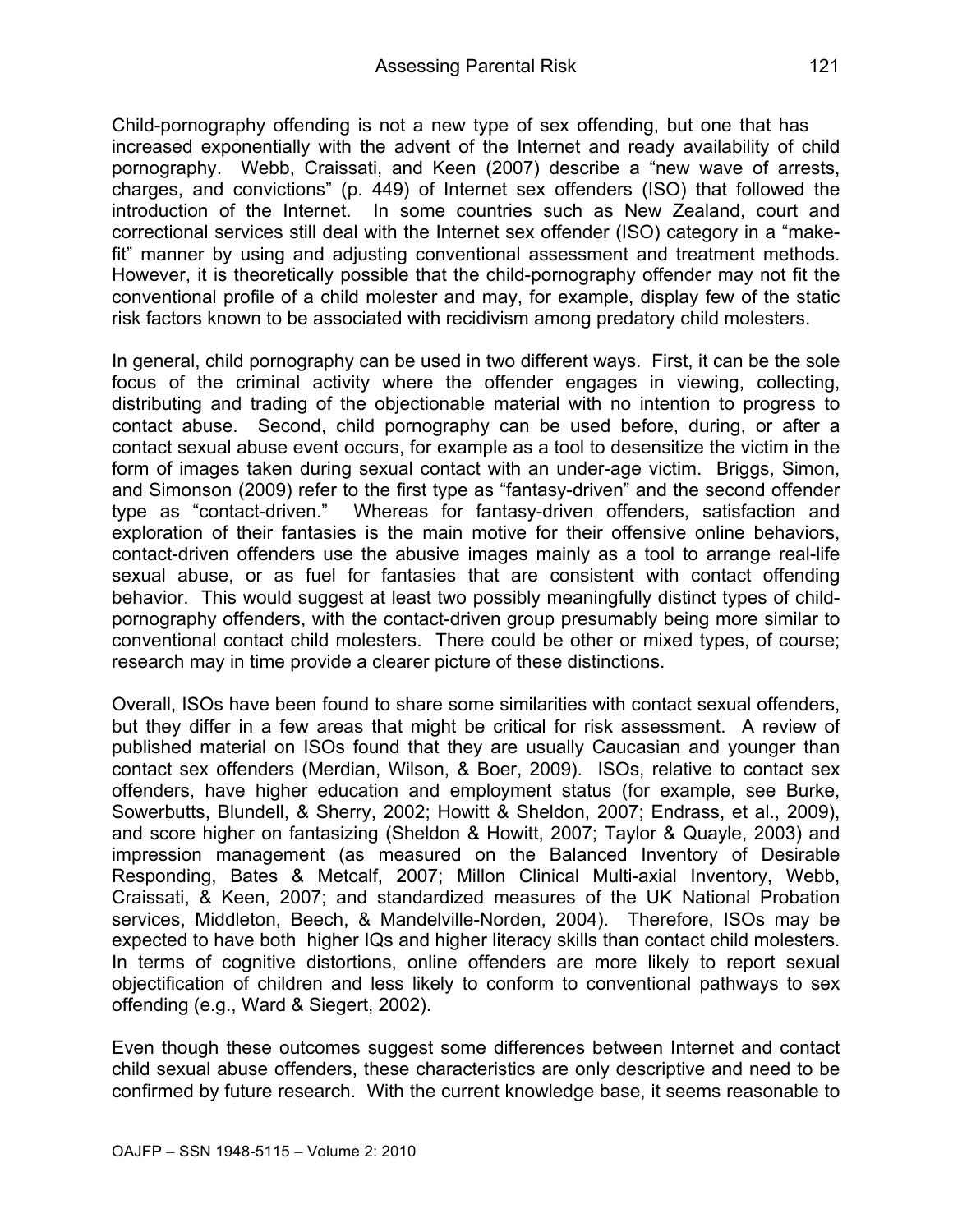assume—as described above—that Internet sex offending is conducted by both, a "new" type of (fantasy-driven) offender and by contact sex offenders who also use the Internet to view child pornography and to distribute pictures of their sexual abuse during or after the abuse incident. In their study on Internet-initiated sex crimes with minors, Mitchell, Finkelhor, and Wolak (2005) reported that 15% of their sample exposed their victim to child pornography and 21% took pictures of their own sexual acts with the victim. In a specific sub-sample of 77 cases in which no physical violence was used between the perpetrator and victim, Walsh and Wolak (2005) found that 45% of contact sex offenders possessed child pornography, 39% exposed their victims to adult or child pornography, and 27% produced child pornography. Conversely, a recent review by Seto (2008) found that, in the six studies he reviewed, between 7% and 40% of the child-pornography offenders had a history of contact sex offenses with children. He also noted that the National Juvenile Online Victimization Study by Wolak and associates (discussed in Seto, 2008, p. 59), which studied over 400 child-pornography offenders, found that 11% had prior contact sex offenses.

It would be erroneous, of course, to conclude that, because contact sex offenders are significantly more likely than nonoffenders to possess child pornography, they (or anyone who possesses child pornography but has no known history of contact sex offenses) would necessarily progress to contact sex offenses. Eke and Seto (2008) reported that, in two studies of over 500 child-pornography offenders who had no prior contact sex offenses, fewer than 10% had a known contact sex offense within roughly the next four years. However, the best predictor of future contact offenses among Eke and Seto's population was, not surprisingly, a prior history of contact sex offenses.

Similarly, Endrass et al. (2009) studied 231 men with child-pornography convictions and found that over a six-year follow-up, 2.6% had a conviction for use of illegal pornography and none had a conviction for a hands-on sex offense; applying a broader definition of recidivism (including investigations and charges), they found that 3.9% recidivated with regard to illegal pornography and 0.8% with regard to a hands-on child sex offense—percentages that do not suggest a causal link between child-pornography possession and contact offending.

There are differences between official and reported rates of contact sexual offenses that further complicate this topic. Bourke and Hernandez (2009) examined the reported rate of prior hands-on sexual offenses in a sample of 155 treated child-pornography offenders. Although self-reported rates of contact offending increased from 26% pretreatment to 85% post-treatment, many offenders reported their offenses had taken place before consuming online child pornography. However, the reader should be aware that this study is controversial. One court, for example, raised concerns about the potentially coercive nature of the treatment program on incarcerated sex offenders and even on whether its sample of incarcerated offenders adequately represents the broader population of Internet child-pornography viewers, finding the work that led to the study to not be credible (U.S. v. Johnson, 2008).<sup>2</sup> In fact, some of the offenders in the

 $2$  The court stated (p. 15): "The Government argues that Defendant is dangerous because the Study indicates other individuals charged with similar crimes have committed 'hands-on' sexual abuse of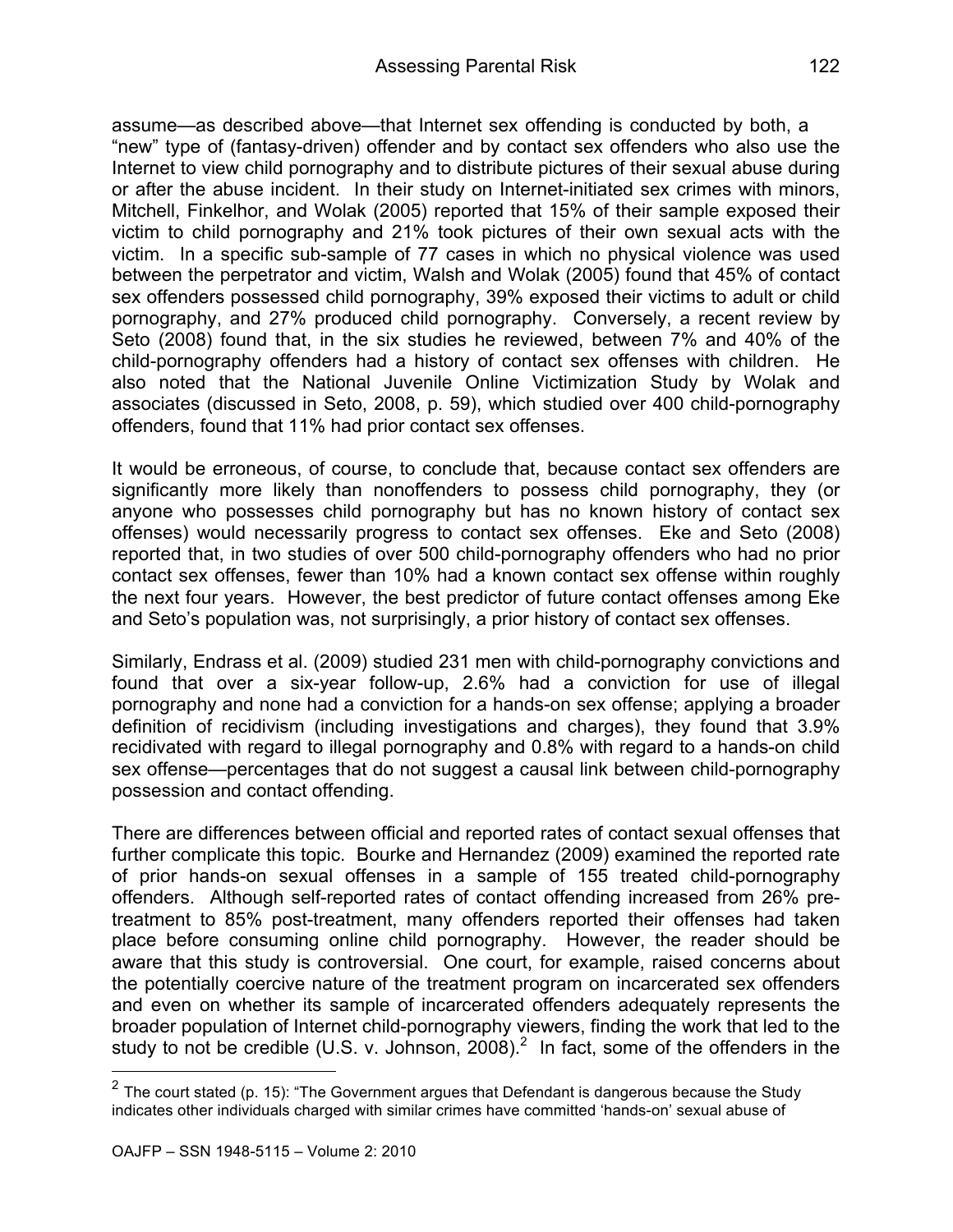treatment program were involved with Internet offenses other than just possession of child pornography, e.g., traveling to meet a minor or ostensible minor who was contacted over the Internet (Hernandez, 2006). In a sense, this distinction highlights the fact that high sensitivity (that is, membership in a population being associated with a characteristic) does not always translate into high positive predictive power (that is, possession of a characteristic predicting membership in a population).

Still, it would make sense that the ISOs who progressed to contact offending would differ in their "risk profile" from ISOs who committed contact offenses prior to accessing child pornography, and that, further, both groups would differ again from those ISOs who did both contact offending and child-pornography offending concurrently. Further, Sheldon and Howitt (2007) used a qualitative approach to ascertain why childpornography offenders in their sample did not progress to contact sex offenses. They found that 56% of their subjects felt that fantasy alone was more rewarding to them. It appears that the role of fantasy may play a crucial part in the distinction between the different offender risk groups (i.e., those who progressed to contact offenses versus those who did not).

There is considerable variability in the findings that may be better understood as research methodology undergoes further refinement to control for sampling problems, differences in definitions, and other such factors. However, it currently seems reasonable to assume different subgroups of child-pornography offenders present varying risk to commit contact abuse. The diversity among ISOs and the lack of research make it difficult for an evaluator to recognize and assess specific risk factors for a particular individual. None of the currently used risk measures for sexual, violent, or general criminal recidivism is standardized on Internet sex offenders; hence, use of such instruments has no scientific basis. In addition, the impression-management efforts of child-custody litigants in general complicate assessment. All data must be interpreted with consideration for the examinee's efforts to present in the best possible light.

## *Assessment of ISOs with a contact-driven profile*

In this paper, a contact-driven profile refers to a history or a current conviction for sexual abuse of a minor in combination with a conviction for possession of child pornography. Depending on jurisdictional definitions, this term is sometimes used to include use of the Internet to arrange a meeting with a minor for a sexual encounter, even if the effort is unsuccessful.

Many instruments have been designed to assess the reoffending risk of sex offenders. These instruments are based on common factors extracted from sex offenders' historic presentation, and are repeatedly validated on offender samples (for similarity) and nonoffenders (for comparison). They usually allow for classification of the individual into one of three categories: low, medium, and high risk to reoffend.

children. The Court rejects this proposition because the Butner Study is not credible." (internal footnote omitted) (U.S. v. Johnson, 2008)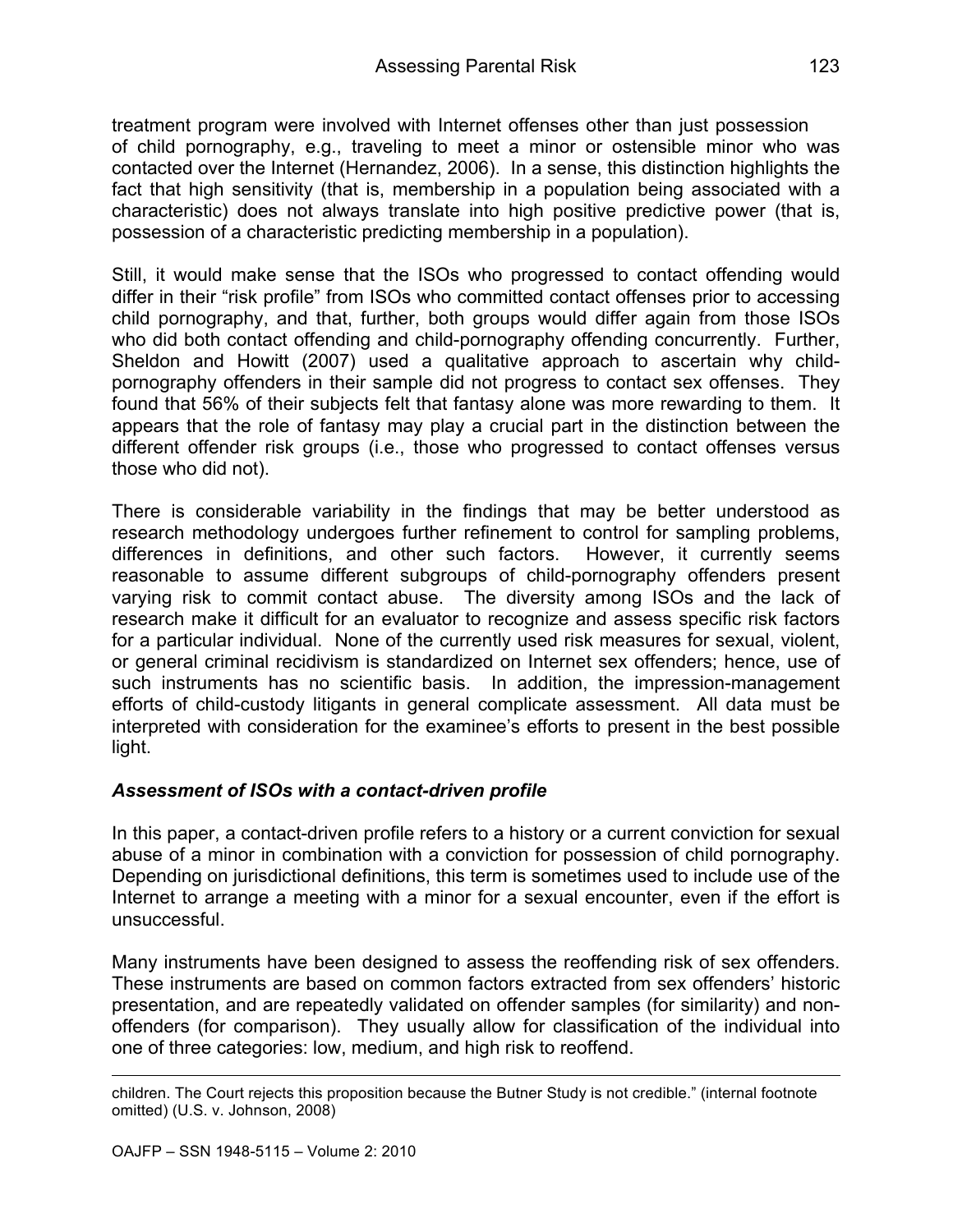These measures are of two main types: actuarial (statistically-based) tests and structured professional judgment (SPJ) instruments. The most commonly used example of the former sort is the Static-99 (Hanson & Thornton, 1999; Harris, Hanson, Phenix, & Thornton, 2003) or its recent revision, the Static-99R (Helmus, Babchishin, Hanson, & Thornton, 2010). The Static-99 is comprised of ten descriptive items (e.g., age of offender at the time of the assessment, number of prior charges or convictions, ever having had a male victim, any convictions for non-contact sexual offenses, ever lived with a lover for two years), the combination of which has been shown to have reasonable predictive validity for identifying those sexual offenders likely to commit another sex offense (e.g., Hanson & Morton-Bourgon, 2004). In a meta-analysis, Hanson and Morton-Bourgon (2004, 2007) indicated that the average predictive accuracy of the Static-99 was in the moderate to large range (d=.63). Again, the Static-99 or Static-99R can be used only in cases in which the parent is a convicted sex offender; in addition, there is an explicit caution in the Static-99 manual not to use it on individuals whose only offense involves viewing child pornography.

An example of SPJ is the Sexual Violence Risk–20 (SVR-20; Boer, Hart, Kropp, & Webster, 1997). The SVR-20 is comprised of 20 items, organized in three sections: psychosocial adjustment (11 items), sexual offenses (7 items), and future plans (2 items). The instrument has reasonable predictive validity according to Hanson and Morton-Bourgon's (2004) findings. In their 2004 meta-analysis, Hanson and Morton-Bourgon indicated that the average predictive accuracy of the SVR-20 was also in the moderate to large range  $(d = .77)$ .

The purpose of the assessment is generally the determinant for the choice of instrument. Establishing whether an offender poses a greater risk than his peers for sexual violence can be done economically and quickly with an actuarial tool such as the Static-99. Alternatively, if one wants a more individualized exploration of the dynamics presented by the examinee or wants to manage the risk posed by an offender, the SVR-20 would be a more comprehensive, but less economical and more laborious, option. In contested custody cases where one parent has historic or current convictions for child sexual abuse, a thorough risk assessment may already have been conducted by corrections, probation, or parole authorities before the parenting evaluation. In addition, the client might have received treatment for his sexual misbehavior. The evaluator may find it useful to interview the forensic experts, probation officers, and other professionals who have already been involved with these clients, or to review their files and summarize this data for the fact finder.

Although it may seem to be a justifiable position that an individual with a contact sex offense history should not have parental responsibility for his children, this is not necessarily a correct reflection of the law or of the state of psychological knowledge. The moral and values questions are of course left to the trier of fact; the evaluator can only be concerned with what behavioral science can illuminate. Consider, for example, a person who was convicted of a contact sex offense with his child, served a prison sentence, and was released with the requirement that he receive treatment. He then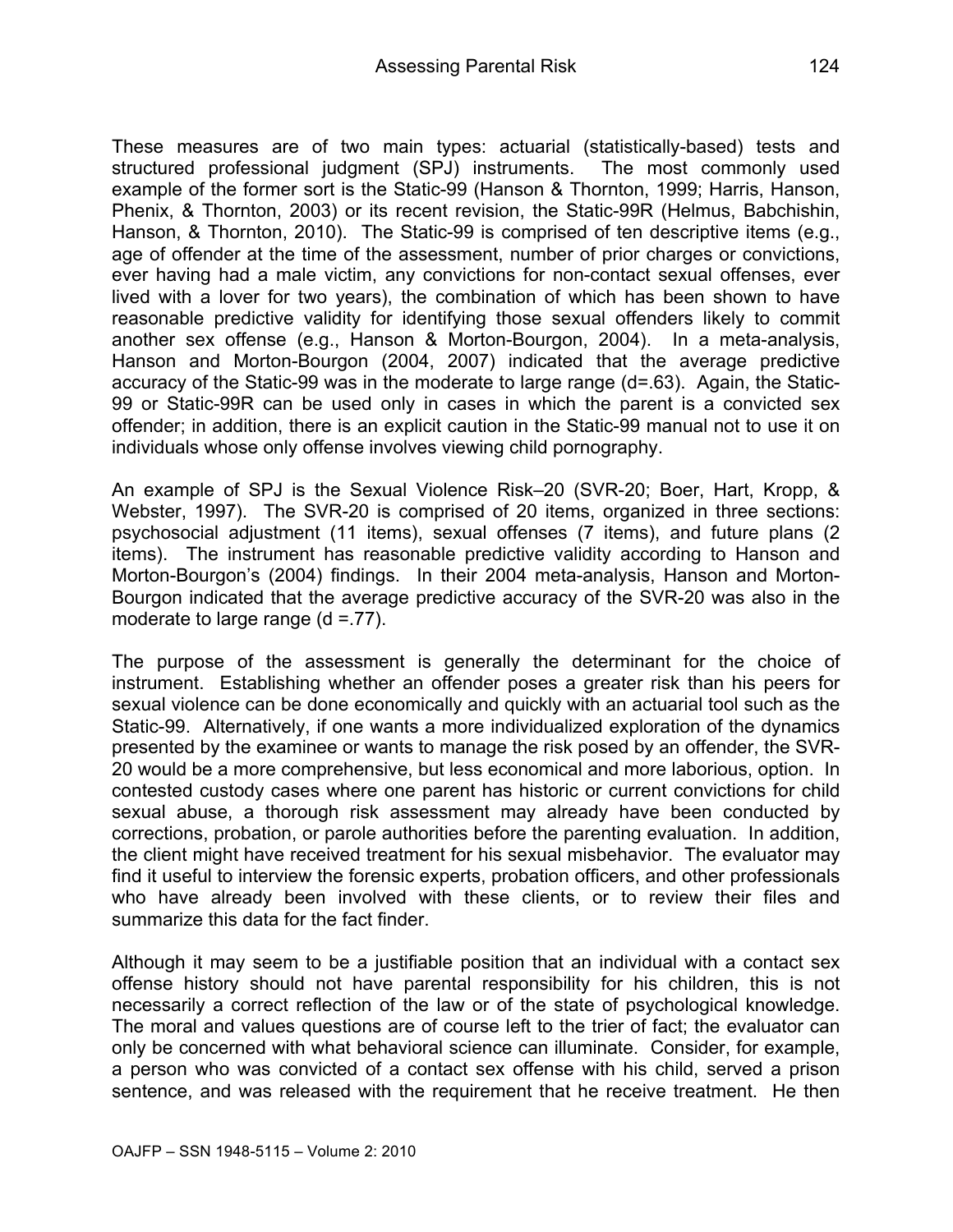remarries and requests some form of shared parenting time and responsibility for the child from his previous marriage. With regard to this child there may be both societal questions regarding the propriety of his having a continued role in parenting the child and there may be psychological issues to explore, including both the risk of reoffending and the general impact of his absence from or renewed presence in the child's life. Or perhaps the second wife has children and their father raises questions about what risk this individual poses to those children. Such fact patterns are not at all far fetched, and the evaluator may be asked to assist the court by gathering relevant and reliable information. For each scenario, considerations may differ substantially there may be attachment considerations, risk factors, and values considerations that vary depending on the circumstances. A careful analysis of those factors that lend themselves to psychological assessment can be helpful to the fact finder.

## *Assessment of ISOs with a fantasy-driven profile*

In this paper, a fantasy-driven profile refers to a history or a current conviction for possession, distribution, display, or trading of child pornography with no direct victimization of a child. In any case, this requires some finding of fact—not by the evaluator—that this illegal sexual behavior has occurred. If no such finding of fact has been made, then the best that an evaluator can do is offer conditional conclusions, depending upon what findings of fact are later made.

As stated above, there are three aspects to consider: (1) in general, existence of criminal charges for one parent, (2) presence of possible excessive Internet usage and risk of inattention or unintended exposure to inappropriate material for the child (see discussion for theme 1), and (3) risk of a cross over to contact sex offending, which might place the child (or other children) at physical risk. This section will consider the last aspect and provide some recommendations for assessment.

Our criminal justice system is predicated on the concept that a person is innocent until proven guilty; hence, a person cannot be treated or assessed as a contact child molester without such conviction (unless there is clear acknowledgment by the person of having committed a contact offense). As reviewed above, there is currently no empirical base to suggest a causal link between child pornography and future contact sex offending; that is, the base rate of future contact sex offending is low among individuals whose only offense so far is viewing child pornography over the Internet (Eke & Seto, 2008; Endrass, et al., 2009). None of the currently used structured sexoffender risk-assessment instruments is validated on Internet sex offenders, and measures specific to that population have not yet been developed. The evaluator can educate the court about the limitations of psychological science for such risk assessment and then can provide some potentially useful information to assist the court in making the parenting time and responsibility determination. The following issues may guide the assessment process:

(1) Assumptions for custody assessment of an acknowledged user of child pornography: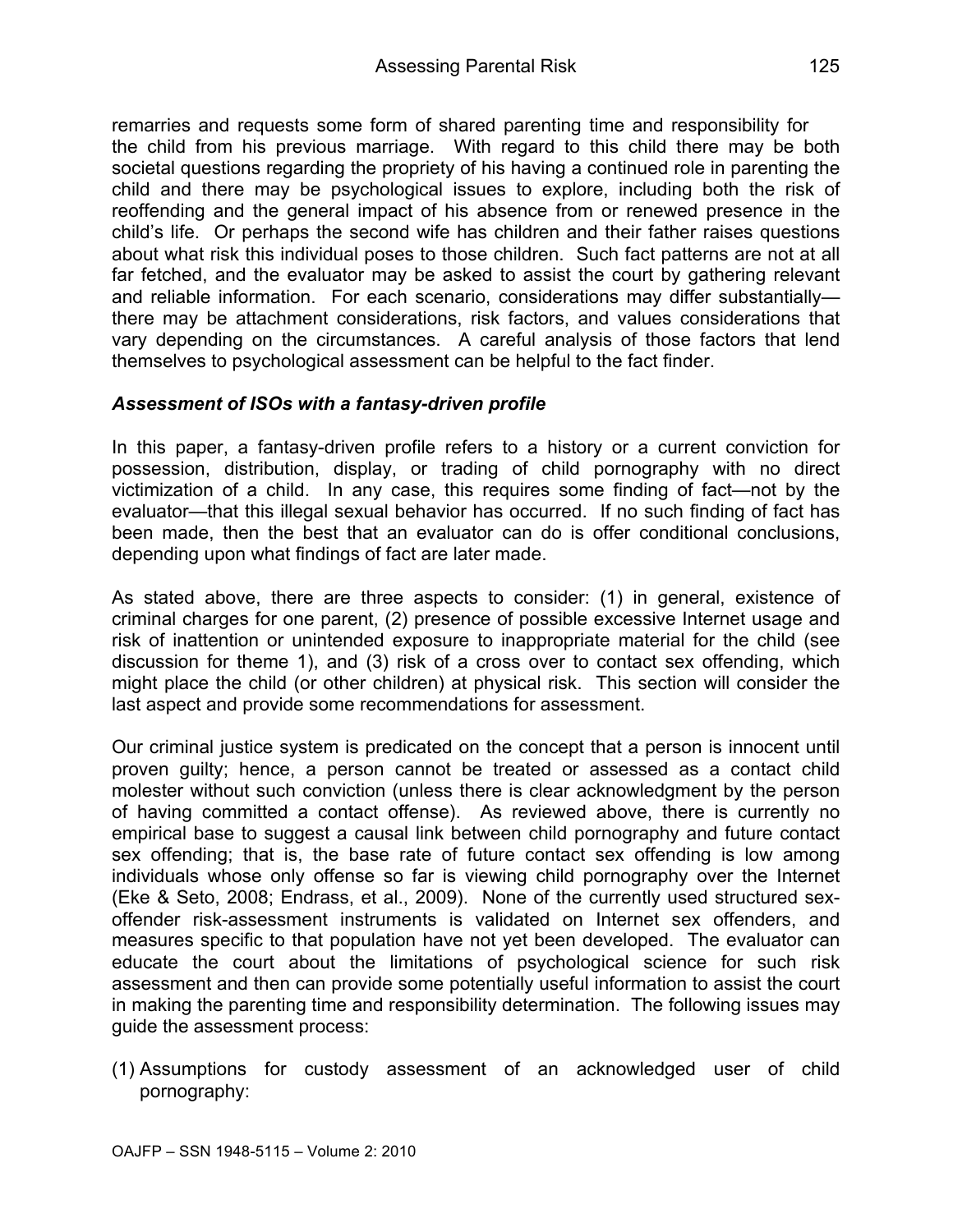- a. This individual has not been convicted of active sexual abuse of a child. This means we cannot use conventional measures of risk assessment for sexual recidivism.
- b. By viewing child pornography, the parent has passively supported the direct sexual abuse of a child.
- (2) Treatment methods for child-pornography offenders have not been empirically tested such that success rate can be stated.
- (3) Risk of crossing over to contact offending
	- a. If the parent viewed online child pornography for sexual satisfaction, in contrast to purely financial or social benefits of trading and dealing, there is theoretically a greater risk of cross-over to real life abuse. However, as noted previously, research to date indicates that the base rate of such crossover is low.
	- b. The risk for cross-over may be greater if such interest is verbally stated by the client or if his actions, even over the Internet, go beyond merely viewing child pornography (such as sexual chats with minors or attempts to set up real-life meetings with minors). There might also be an increased similarity to characteristics of a contact-driven offender profile. Intent is presumably important.
- (4) Pattern of child-pornography offending. Potential sources of information to assist in describing the individual's Internet related behavior and interests
	- a. Material viewed by the individual to gather a general understanding of interests
	- b. Chat histories and online postings can be screened for presence of paraphilias and cognitive distortions.
	- c. Membership in relevant newsgroups or online interest groups, email content, chat histories and online postings can be used as sources to establish offense-supportive cognitions or thinking errors.
	- d. Social and psychological indicators of deviance and amount of time spent with collection and social and financial costs of collection behavior (see Taylor & Quayle, 2003)

In summary, we recommend exploration and consideration of the following aspects:

- Examinee's understanding of his (passive) role in the sexual abuse of a child used to create the child pornography
- Readiness to stop behavior based on treatment providers' evaluations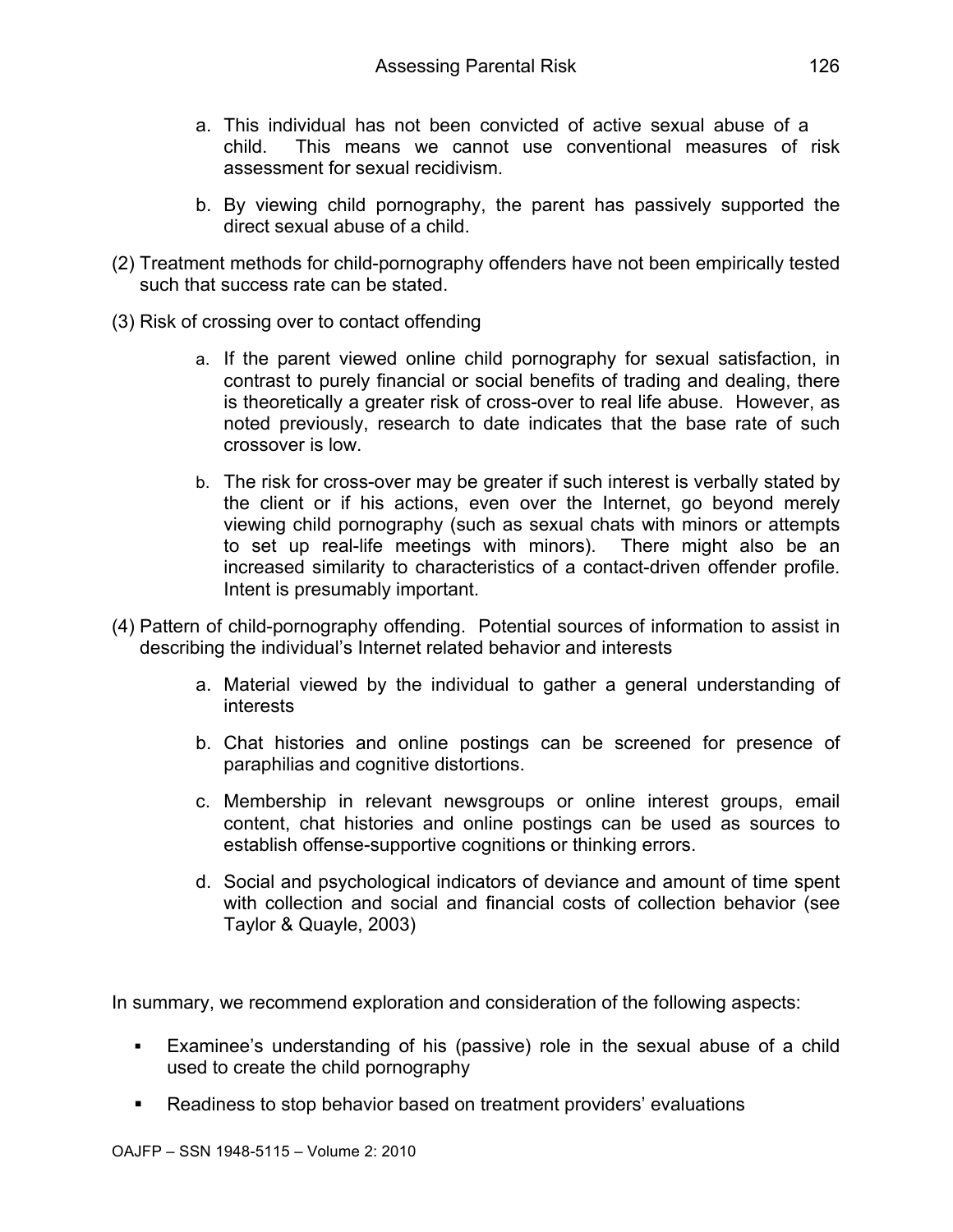- Function of the engagement in child pornography, with a specific focus on sexual satisfaction
- § Expression of interest in contact for the sexual abuse of a child; the closer to contact sex offending, the more valuable might be traditional risk formats
- § Evidence of cognitive distortions found in offense-related material such as chat histories

Other case-specific factors worth considering when assessing ISOs include:

*Contact with other offenders:* Antisocial or pedophilic peers can validate and normalize criminal behavior. Examination or scrutiny of data from examinee's preferred online locations (e.g., open chat rooms, peer to peer, newsgroups, email) may reveal the amount and intensity of contact.

*Security procedures:* Did the person secure his computer against unwanted access, and what was the intention? Security software may help to disquise online criminal activities but can also be used to protect children in the home from unwanted exposure.

*Underlying motivations*: It is useful to explore underlying motivations for the online-sex activities; a relationship has been found between time spent online generally and mental-health issues (Laulik et al., 2007; Sheldon & Howitt, 2007; Webb et al., 2007). However, evidence of excessive time spent online is not, in itself, a basis for curtailing a person's right to parenting time or responsibilty.

*Collaborative approach*: It might be worthwhile to seek professional consultation in technological issues to assist in assessing the extent and content of the subject's online activity. At times, it can be useful to consult with the forensic computer specialist who has analyzed the computer hard drive contents.

Considering Case 2 (see appendix 2), that of John Jackson, it presents a difficult factual question: Are the father's Internet stimuli child pornographic and, if so, did he have actual intent to download them? A forensic psychological evaluator is not a finder of fact, so in a questionable case such as this, it is beyond the evaluator's scope to determine whether the stimuli are child pornography or not. In fact, in many (if not most) cases, the evaluator does not view the actual Internet pornography, but only reads forensic analytic reports regarding what images or videos were found on the individual's computer.

In Case 2, if we were to assume that the Internet pornography was legal, then the focus would be entirely on whether the father's Internet sexual behavior or masturbation history has led to any neglect or abuse of the child, similar to the analysis in Case 1. If we were to assume that the questionable Internet pornography stimuli were indeed illegal, then the analysis becomes more complex. The evaluator would need to consider the number, content, and organization of the pornography collection, given that these factors add an assessment of sexual deviance to the more general risk assessment. In addition, the evaluator should consider whether there is a history of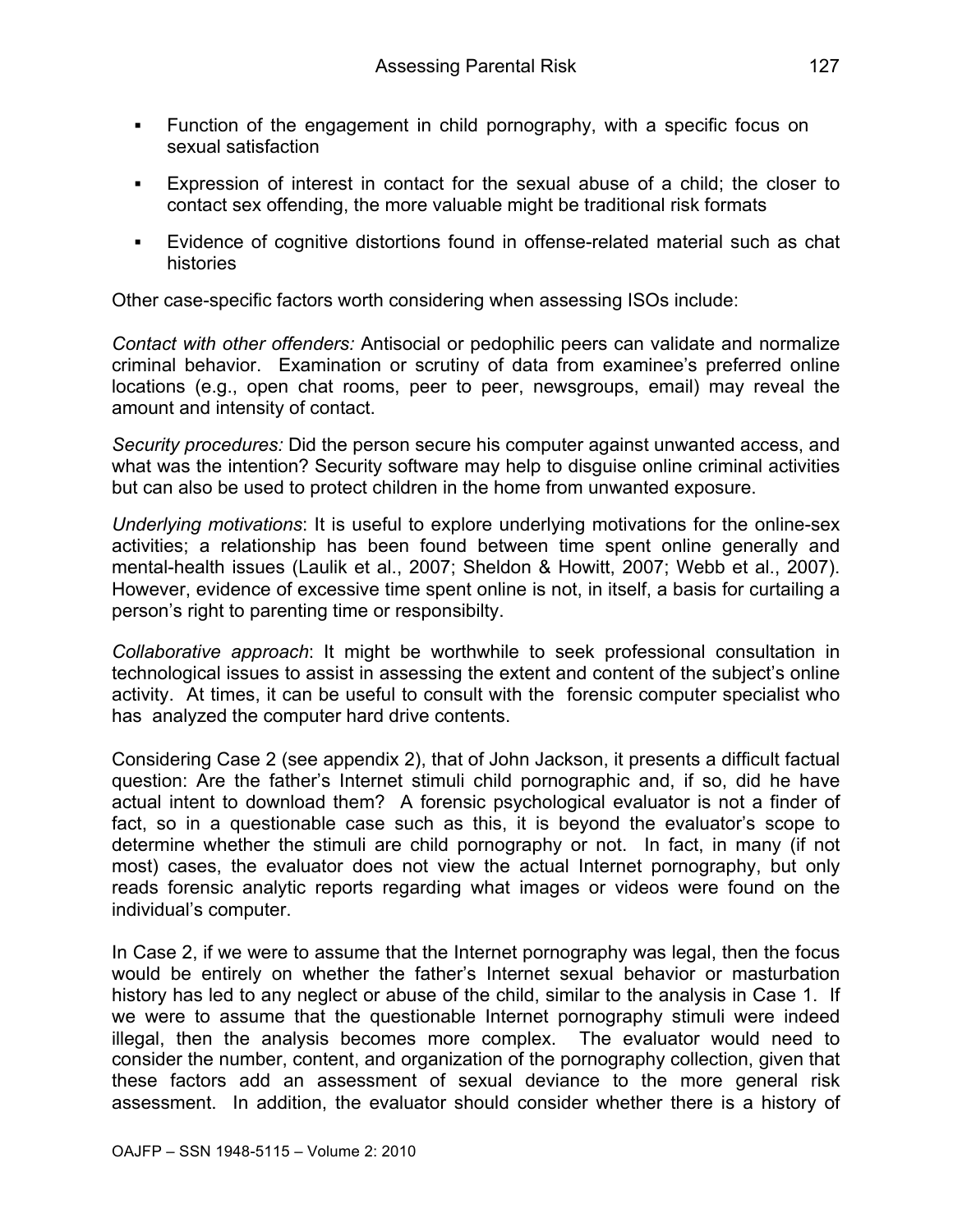additional illegal sexual behaviors involving physical contact or approach behavior (such as sexually explicit Internet chats with minors or presumed minors). It seems reasonable that the higher the assessed sexual deviance, all else equal, the more concern one would have regarding risk of a contact sex offense. Finally, the evaluator in this case could consider whether the father's viewing of child pornography was intentional, because ten child pornographic images is a very small number, given the enormous quantity available online. Although an assessment of intent considers the individual's self-report, such an assessment relies as well on collateral factors—such as interviewing other family members and reviewing file information—as do all good parenting evaluations.

#### **Discussion**

This article does not address what evaluation process or criteria are useful when alleged sexual misbehavior is unproven and denied. As we note above, the best that one might be able to do under those circumstances is to articulate to the court the implications regarding risk that follow, depending on the court's various potential findings of fact.

Second, even if the facts are clear, there are ethical considerations. The empirical literature on ISOs is relatively limited, and the empirical literature on individuals who engage in legal but poorly controlled sexual behavior, Internet related or otherwise, is virtually nonexistent. We propose some guidelines to assist in expert evaluation; however, these guidelines await empirical confirmation and need to be used with appropriate and explicit acknowledgement of the limitations of the science in this kind of risk assessment.

Moreover, the focus in either case should be the impact of the sexual behavior on the children of the marriage. We trust that, prior to this evaluation, if there were a conviction for a sex offense, some legal authority has conducted a thorough risk assessment for this client, and that the client might even have attended or may currently be attending treatment for sexual behavior problems. With those considerations in mind, we have considered two types of fact patterns—those involving actual viewing of Internet child pornography and those involving legal Internet sexual behavior.

There is likely to be considerable disagreement between the litigating parents on the facts in the case. The evaluator can gather information through interviews and collateral contacts to assist the fact finder, the judge or jury, in this determination. The evaluator should not assume the responsibility for determining such facts since that is the province of the court, but should gather relevant information and report it to assist the court in its findings or conclusions regarding the underlying facts. (The family court may make a determination on whether or not an event is more likely than not to have occurred, for the purpose of deciding whether a parent represents a risk to a child; this of course is different from a criminal court making a determination that a criminal act has occurred). In some cases, the evaluator may need to issue conditional conclusions—that is, offer the court a range of risk opinions and recommendations,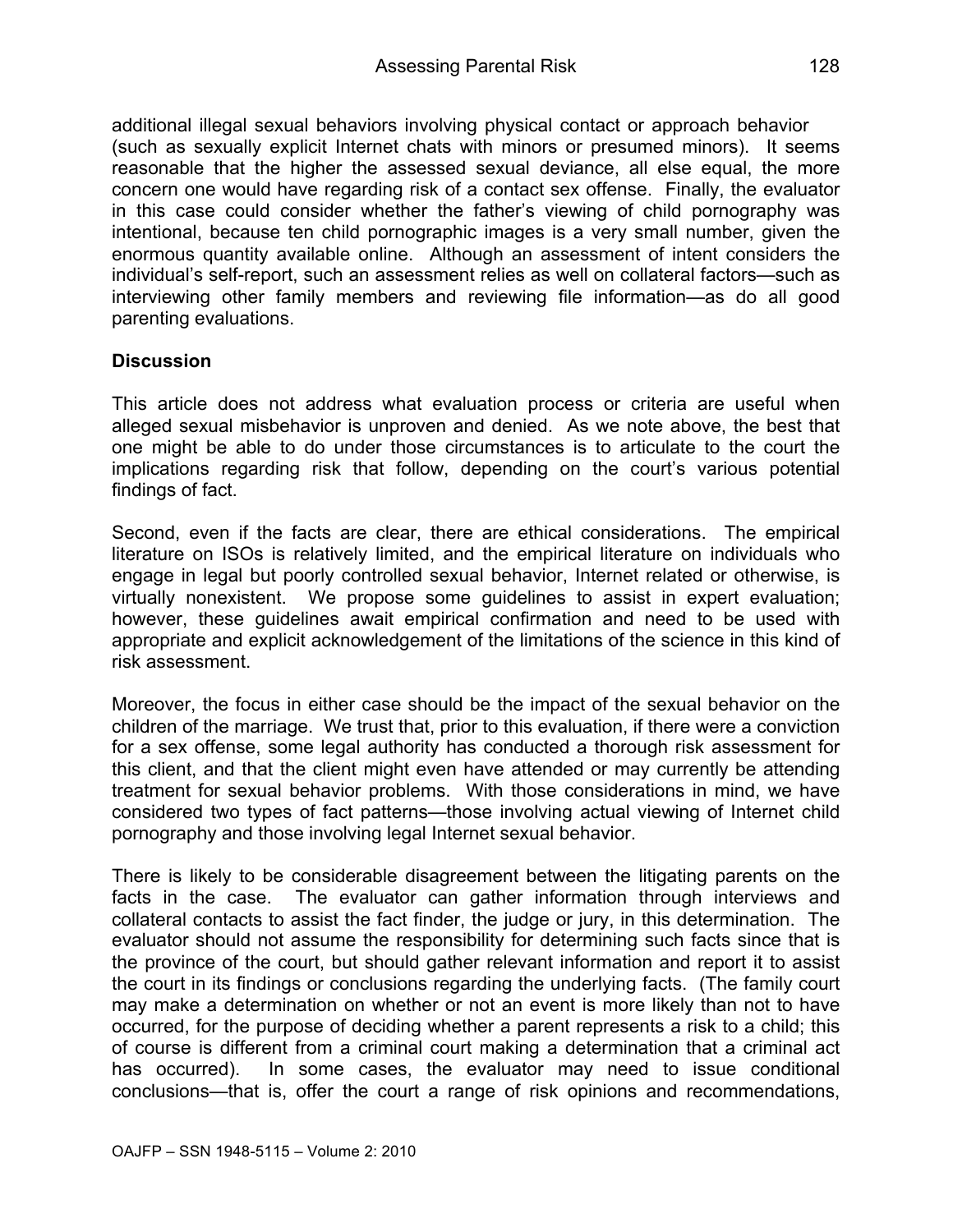depending upon what findings the court makes on the underlying facts. The evaluator needs to be aware that child-custody litigants typically attempt to present themselves in an extremely positive light and present the opposing litigant in an extremely negative light. Such response-style considerations make ferreting out the truth difficult, and in the end, such a fact-finding role is best left to the court.

A second consideration in these cases is temporal. Even if the evaluator concludes that some of the above risk indicators have occurred, the evaluator must consider when they occurred. The longer the period of good adjustment between these risky behaviors and the time of the evaluation, the less weight the risky behaviors would have. The evaluator is addressing the parent's current and recent adjustment, motivation for change, as well as any plan for managing past problematic behavior.

In a contested custody case in which the father has downloaded child pornography, all the above considerations apply; that is, the evaluator needs to consider specifically how that behavior has affected parenting ability. In addition, however, when the parent has downloaded child pornography, it is necessary to determine whether this parent's sexual interest pattern is pedophilic and therefore whether the children are at risk for direct sexually abuse. Conventional risk assessment for sexual recidivism can only be used in case there is an actual conviction for a child sex offense. These instruments are not validated on fantasy-based offenders and cannot be used for this group.

Other case-specific factors worth considering when assessing ISOs include online contact with other users interested in child sexual-abuse images, security procedures installed on the client's computer, or underlying motivations of the offending behavior. In general, a collaborative approach with police, correctional evaluators, or forensic computer experts is strongly recommended to understand the context and extent of the offensive behavior.

Because Internet child-pornography offending is poorly researched, it may be tempting for an evaluator to rely on unstructured, idiosyncratic assessment criteria. We recommend a careful exploration of the variables mentioned above. Areas of concern might benefit from further exploration through consultation with a specialist. Clear communication about strengths and limitations of both the examinee and of the methods used to evaluate the examinee will allow the court to make a more informed decision about parenting time and responsibility.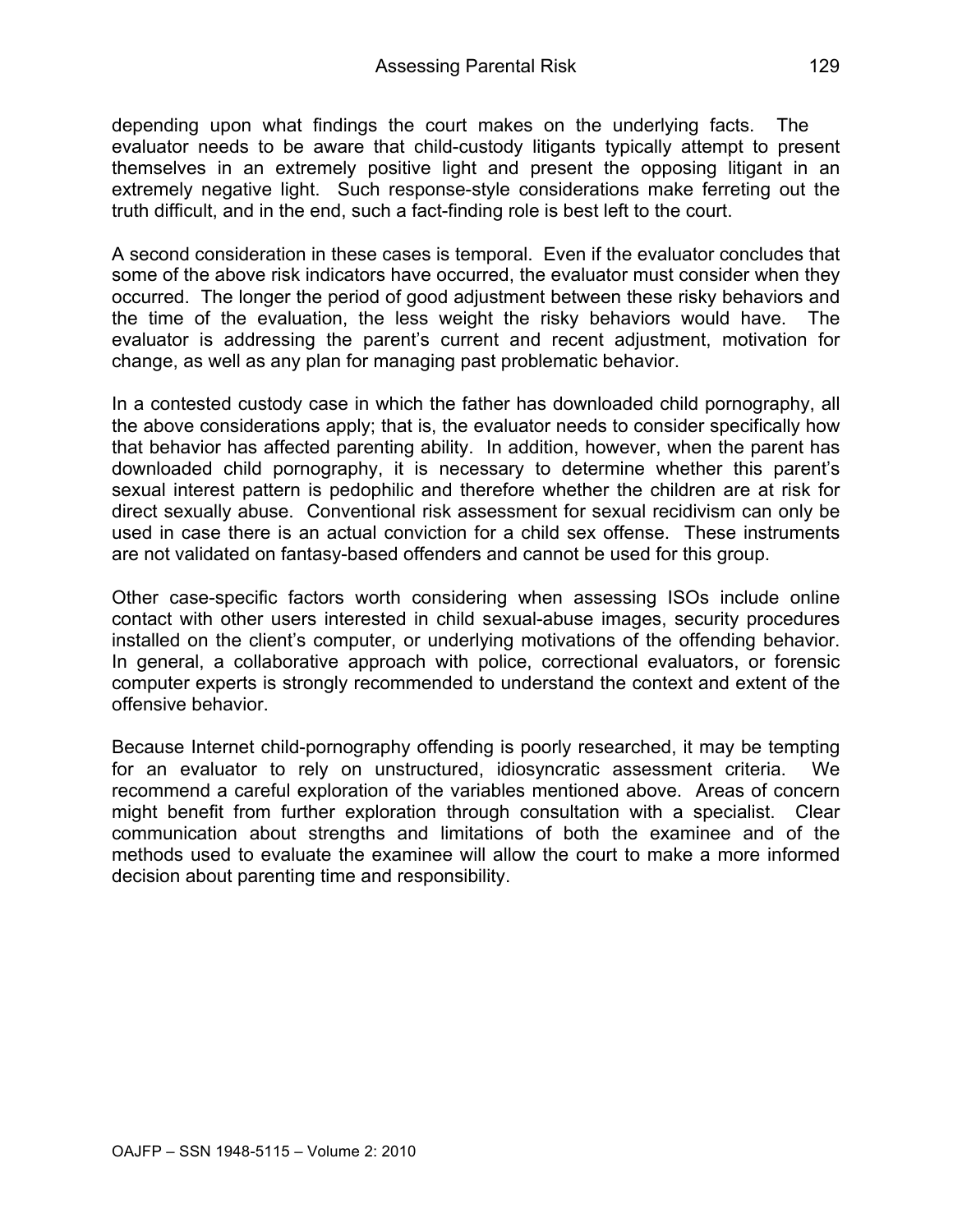## **Appendix 1**

Case 1: This is a parenting evaluation case in which the father, John Viewer (separated from wife but not yet divorced) is presently required to have supervised visitation with his two daughters, ages six and eight years old. The father has a history before marriage of sexually compulsive behavior, including visiting strip bars, getting lap dances, and having multiple casual sexual relationships (all with consenting adult women). After he married, he eliminated all such behavior for some years. However, since being laid off from his job as a financial planner, he remained home to care for the children while his wife continued working as a software-marketing executive, a job that required her to work long hours with frequent travel. He stated that loneliness led him to enter sexually explicit Internet chat rooms and to viewing/downloading adult pornography. He reportedly entered into sexual online chatting with numerous women and began an extramarital affair with one of these women. After separation, psychological evaluation by the wife's psychological expert found him to be a "sexual addict" and recommended that he have only supervised visitation with his children (who were then being cared for by a nanny), because his sex addiction might cause him to be inattentive, thereby neglecting his children's needs. However, during the time he had cared for the children, there were no complaints regarding the quality of his care.

Since separating, Mr. Viewer has stopped frequenting Internet chat rooms. He did, however, use an online dating service, which led him to engage in one one-night stand. He then began attending Sex Addicts Anonymous meetings and engaging in psychotherapy. He is presently involved in an ongoing romantic relationship with a woman he met at a Parents-without-Partners meeting. He is petitioning the court for custody, since he is still unemployed and can provide substantial parenting time to the children.

Analysis: Case 1 does not involve Internet child pornography, only adult pornography. Consequently, there is no rating at all on the COPINE scale (Combating Paedophile Information Networks in Europe; a rating scale for child pornography frequently used in the United Kingdom). One might wonder why this example is being addressed at all. The issue here is a more general one: to what extent is sexual preoccupation with Internet sexual stimuli relevant in deciding parenting time and responsibility issues? We have seen cases in which the parent, usually the father, is not engaged in any viewing of illegal pornography, but nonetheless has his parenting time or responsibility curtailed because of the presumed threat of neglect of the children due to his preoccupation with Internet (or non-Internet) sex.

### **Appendix 2**

Case 2: Parenting evaluation case in which the father, John Jackson had downloaded some child pornographic images from a peer-to-peer Internet program. He then deleted these images, which placed them in the recycle bin. His wife came across these images on the computer, after which she reported the situation to the police. Jackson has criminal charges pending. The couple has separated, and Mrs. Jackson has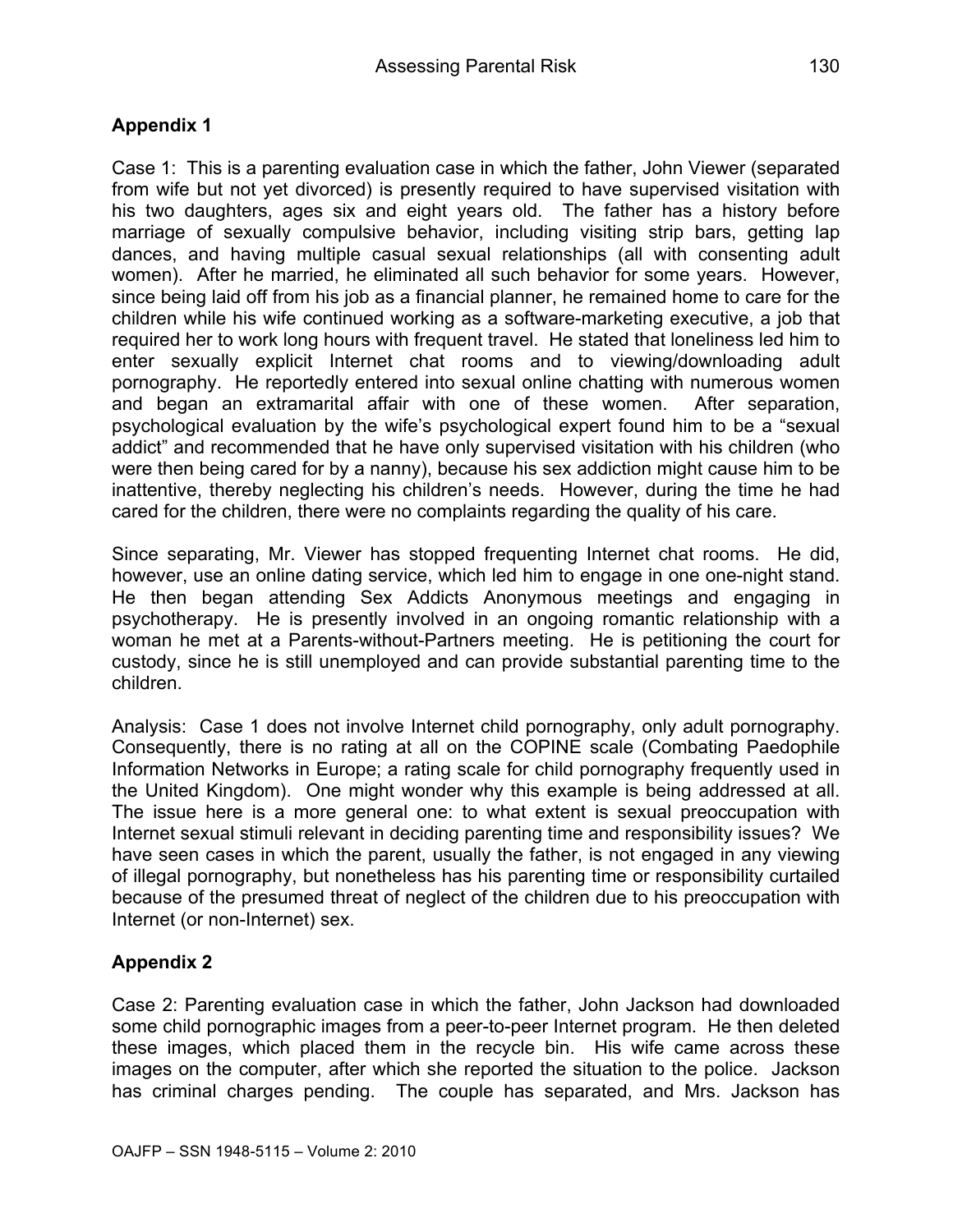custody of their five-year-old son. Mr. Jackson is required to have supervised visitation. Before the separation, Mr. Jackson had been the primary breadwinner, and Mrs. Jackson had worked part-time; nonetheless, Mr. Jackson had been an active, involved father and had considerable parenting time with their son. There had been no claims that he had ever been abusive or neglectful with their son when previously caring for him. During a telephone interview, Mrs. Jackson reported a number of concerns regarding her husband. She indicated that she first found 20 pornographic files on the primary computer that her husband and she use. She examined one of the files, and it contained a number of individual images in a slideshow focusing on what to her appeared to be child pornography. She glanced at some of the other files, and they contained pornography as well, although it was difficult for her to determine the percentage that were clearly focused on minors, given that some of the teenage girls in the pornographic images may have been of legal age but simply appeared young. However, at least one appeared to be child pornography, containing a sexual interaction between an adult woman and obviously underage boy. Mrs. Jackson also reported that Mr. Jackson had indicated to her that he masturbates six or seven times per day. Other than just her level of concern about his high level of masturbation itself, she also became concerned more broadly regarding her husband's ability to properly care for their son. She wondered how he could possibly devote sufficient attention to their son if he were masturbating that much each day while ostensibly caring for the boy.

During the evaluation, Mr. Jackson reported that he masturbated once per day to adult heterosexual fantasies, not six or seven times per day as claimed by his wife. He reported that during two periods, one a few years ago and another more recently, he had used peer-to-peer programs to download pornography. He acknowledged that he used a wide range of search terms—including BBW (Big Beautiful Women), mature, Lolita, and nymphet—simply to explore the range of pornography that might be available. He indicated that when he found that he had inadvertently downloaded any child pornography, he immediately deleted these images, or at least so he believed.

A forensic analysis of Mr. Jackson's computer by federal authorities found that he had over 1,000 still images and videos of adult pornography of a wide range of types. He also had approximately ten images of possible child pornography, involving sexual activity between adult males and teenage girls, although it was unclear whether the girls were underage. There was also one image of an adult woman having sexual intercourse with what appeared to be an underage boy, although again it was difficult for the authorities to determine the boy's exact age. Most, although not all, of the questionable images were found in the recycle bin, suggesting that he had indeed tried to delete these images.

Acknowledgements: The authors thank Gregory DeClue and two anonymous reviewers for their helpful comments on earlier drafts of this article.

Received November 17, 2009; revision submitted May 18, 2010; accepted June 6, 2010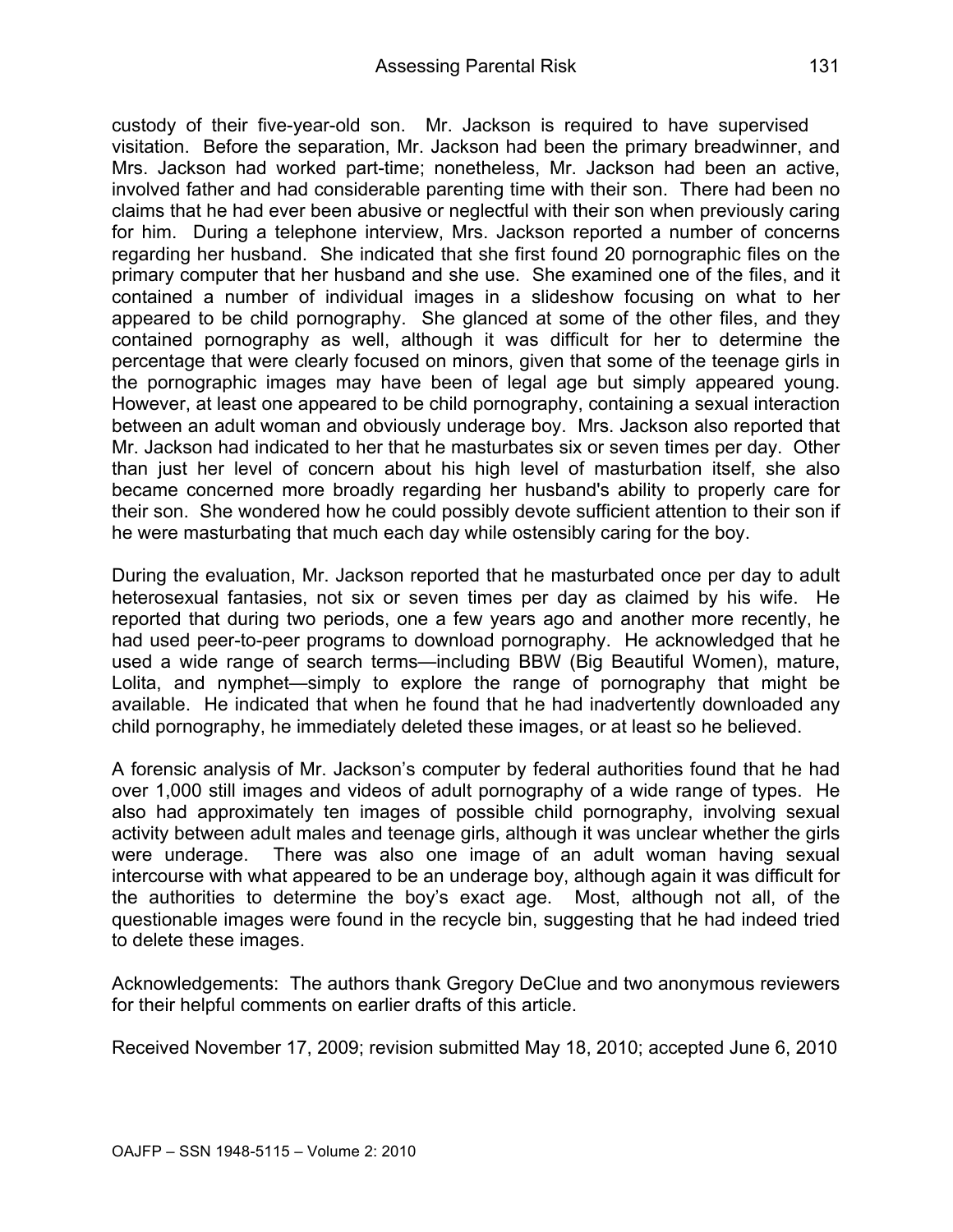### **References**

- American Psychological Association (2009). Ethical Principles of Psychologists and Code of Conduct. Washington, D.C.: Author. Downloaded from http://www.apa.org/ethics/code/index.aspx
- Association of Family and Conciliation Courts (AFCC) Task Force for Model Standards of Practice for Child Custody Evaluation (2006). Model standards of practice for child custody evaluation. Madison, WI: Author. Available at the AFCC Website at http://www.afccnet.org/pdfs/Model%20Stds%20Child%20Custody%20Eval%20S ept%202006.pdf. Also available at AFCC (2007), *Family Court Review, 45,* 70- 91.
- Bates, A. & Metcalf, C. (2007). A psychometric comparison of Internet and non-Internet sex offenders from a community treatment sample. *Journal of Social Aggression, 13*(1), 11-20.
- Behnke, D. K. & Connell, M. A. (2005). Child custody evaluations in cases involving sexual abuse: A view from the bench. *Journal of Child Custody, 2,* 121-136.
- Boer, D., Hart, S., Kropp, P., & Webster, C. (1997). *Manual for the Sexual Violence Risk-20.* Burnaby, Canada: The British Columbia Institute Against Family Violence, co-published with the Mental Health, Law, and Policy Institute at Simon Fraser University.
- Bow, J. N. & Quinnell, F. A. (2004). Critique of child custody evaluations by the legal profession. *Family Court Review, 42,* 115–126.
- Bourke, M. L. & Hernandez, A. E. (2009). The 'Butner Study' Redux: A report of the incidence of hands-on child victimization by child pornography offenders. *Journal of Family Violence, 24,* 183-191.
- Briggs, P., Simon, W. T., & Simonson, S. (2009, October). *Cyber sex crimes: An exploratory study of Internet-initiated sexual abuse and the chat room sex offender: Has the Internet enabled a new typology of sex offender?* Poster presented at the 28th Annual Conference of the Association for the Treatment of Sexual Abusers, Dallas, Texas.
- Burke, A., Sowerbutts, S., Blundell, B., & Sherry, M. (2002). Child pornography and the Internet: Policing and treatment issues. *Psychiatry, Psychology and Law, 9*(1), 79-81.
- Davis, R. A. (2001). A cognitive-behavioral model of pathological Internet use. *Computers in Human Behavior, 17*, 187-195. Retrieved from www.elsevier.com/locate/comphumbeh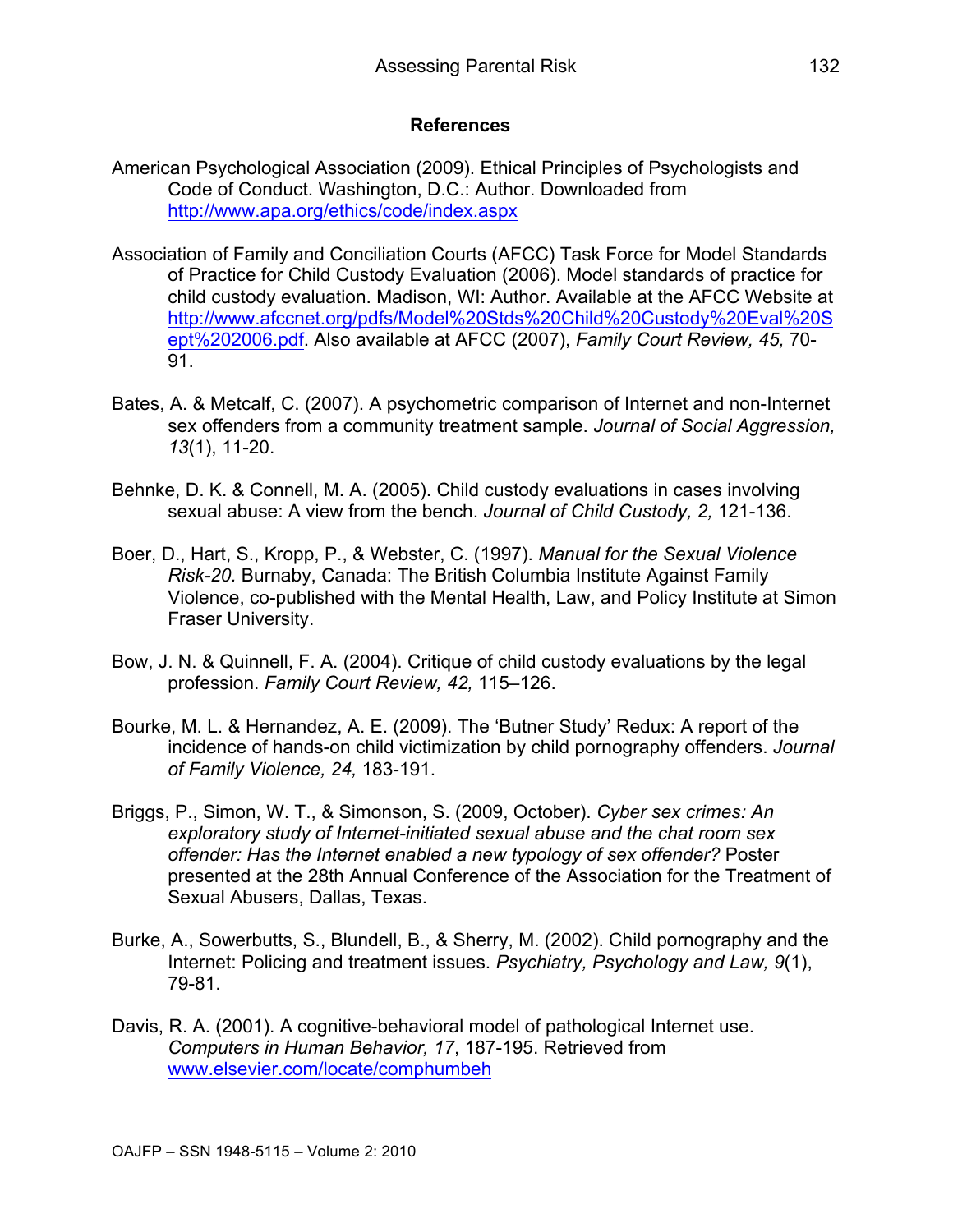- Eke, A. W. & Seto, M. C. (2008, October). Examining the criminal history and recidivism of registered child pornography offenders. Paper presented at the Association for the Treatment of Sexual Offenders Convention, Atlanta, Georgia.
- Endrass, J., Urbaniok, F., Hammermeister, L. C., Benz, C., Elbert, T., Laubacher, A., & Rossegger, A. (2009). The consumption of Internet child pornography and violent and sex offending. *BMC Psychiatry, 9*, 43-67. Retrieved from http://www.biomedcentral.com/content/pdf/1471-244x-9-43.pdf.
- English, K., Pullen, S., & Jones, L. (Eds.) (1996) *Managing adult sex offenders: A containment approach*. Lexington, KY: American Probation and Parole Association.
- Galatzer-Levy, R., Kraus, L., & Galatzer-Levy, J. (2009). *The scientific basis of child custody decisions* (2nd ed.). Hoboken, NJ: John Wiley & Sons.
- Griffiths, M. (1998). Internet addiction: Does it really exist? In J. Gackenbach (Ed.), *Psychology and the Internet: Intrapersonal, interpersonal, and transpersonal implications* (pp.61-75)*.* New York, NY: Academic Press.
- Griffiths, M. (2000). Excessive Internet use: Implications for sexual behavior. *CyberPsychology and Behavior, 3*(4), 537-552. doi: 10.1089/109493100420151
- Grisso, T. (2003). *Evaluating competencies: Forensic assessments and instruments (*2nd ed.). New York, NY: Kluwer/Plenium.
- Hanson, R.K. & Morton-Bourgon, K.E. (2004). *Predictors of sexual recidivism: An updated meta-analysis* (User report No.02). Ottawa, ON: Department of Public Safety and Emergency Preparedness Canada.
- Hanson, R. K. & Morton-Bourgon, K. E. (2007). *The accuracy of recidivism risk assessments for sexual offenders: A meta-analysis (User report 2007-01).*  Ottawa, ON: Department of Public Safety and Emergency Preparedness Canada.
- Hanson, R. K. & Thornton, D. (1999). *Static 99: Improving actuarial risk assessments for sex offenders* (User report No.02). Ottawa, ON: Department of Public Safety and Emergency Preparedness Canada.
- Harris, A., Phenix, A., Hanson, R. K., & Thornton, D. (2003). Static-99 coding rules revised – 2003. Retrieved from http://static99.org/pdfdocs/static-99-cdingrules\_e.pdf.
- Heilbrun, K. (2001). *Principles of forensic mental health assessment.* New York, NY: Kluwer Academic/Plenum Publishers.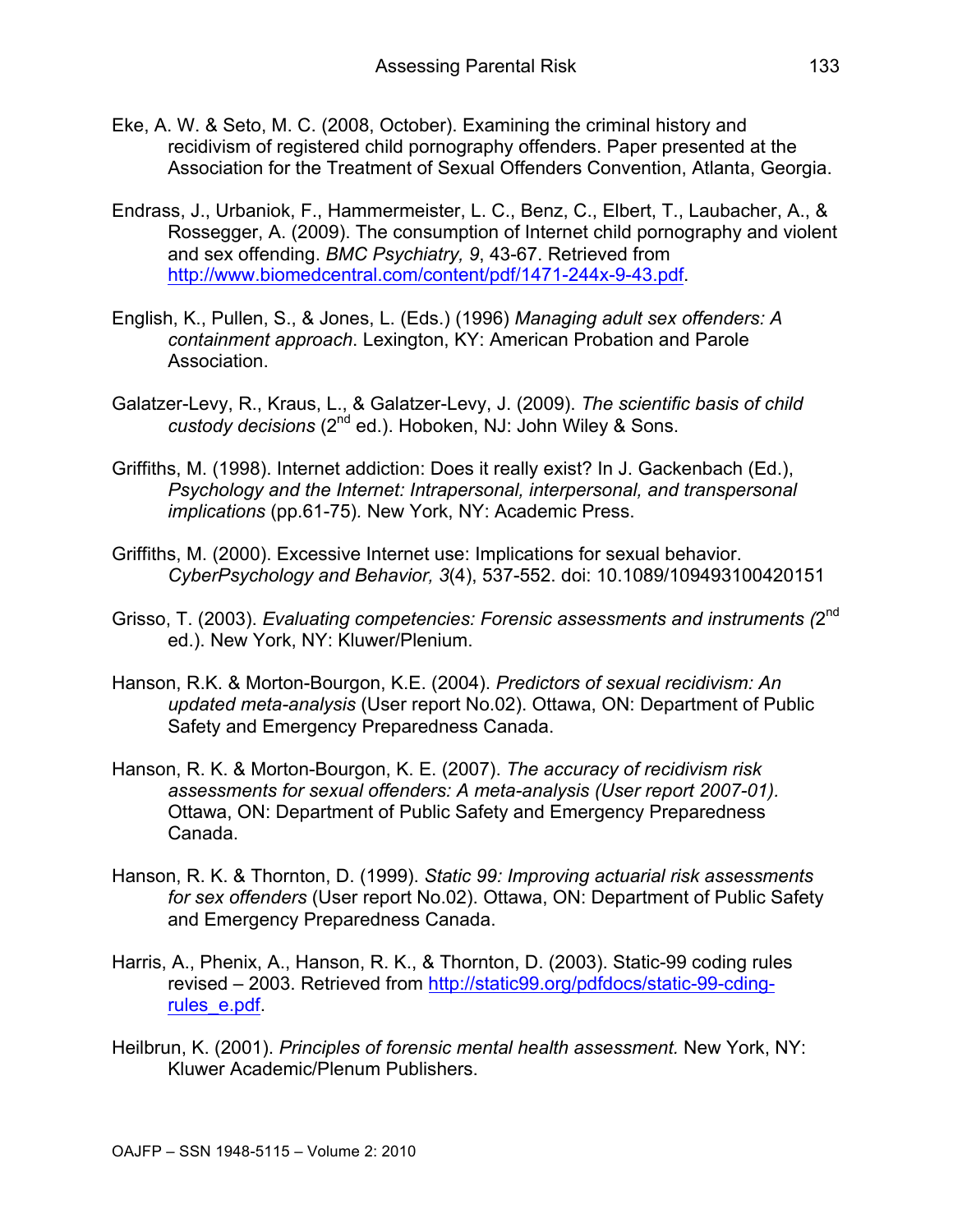- Helmus, L., Babchishin, K. M., Hanson, R. K., & Thornton, D. (2010). Static-99R: Revised age weights. Downloaded from http://www.static99.org/pdfdocs/static-99randage20091005.pdf.
- Hernandez, A. (2006). Testimony of A. Hernandez before the U.S. House of Representatives Subcommittee on Oversight and Investigations, Committee on Energy and Commerce, given September 26, 2006.
- Howitt, D. & Sheldon, K. (2007). The role of cognitive distortions in paedophilic offending: Internet and contact offenders compared. *Psychology, Crime, and Law, 13*(5), 469-486.
- Johnston, J. R., Lee, S., Olesen, N. W., & Walters, M. G. (2005). Allegations and substantiations of abuse in custody-disputing families. *Family Court Review. 43,* 283-294.
- Kandell, J. J. (1998). Internet addiction on campus: The vulnerability of college students. *CyberPsychology and Behavior, 1*(1), 11-17.
- Kuehnle, K. & Connell, M. (2009). Evaluating child sexual abuse allegations. In R. M. Galatzer-Levy, L. Kraus, and J. Galatzer-Levy (Eds.): *The scientific basis of child custody decisions* (pp. 375-402). Hoboken, NJ: John Wiley & Sons.
- Laulik, S., Allam, J., & Sheridan, L. (2007). An investigation into maladaptive personality functioning in Internet sex offenders. *Psychology, Crime and Law, 13*(5), 523- 535.
- Melton, G. B., Petrila, J., Poythress, N. G., & Slobogin, C. (2007). *Psychological evaluations for the courts (2nd ed.).* New York, NY: The Guilford Press.
- Merdian, H. L., Wilson, N., & Boer, D. (2009). Characteristics of Internet sex offenders– a review. *Sexual Abuse in Australia and New Zealand, 1(2), 70-78.*
- Middleton, D., Beech, A., & Mandeville-Norden, R. (2004, May). *What sort of person could do that? Psychological profiles of Internet pornography users.* Paper presented at 5<sup>th</sup> COPINE Conference, Cork, Ireland.
- Mitchell, K. J., Finkelhor, D., & Wolak, J. (2005). The Internet and family and acquaintance sexual abuse. *Child Maltreatment, 10*, 49-60.
- Morahan-Martin, J. (2005). Internet abuse: Addiction? Disorder? Symptom? Alternative Explanations? *Social Science Computer Review, 23*(1), 39-48. doi: 10.1177/0894439304271533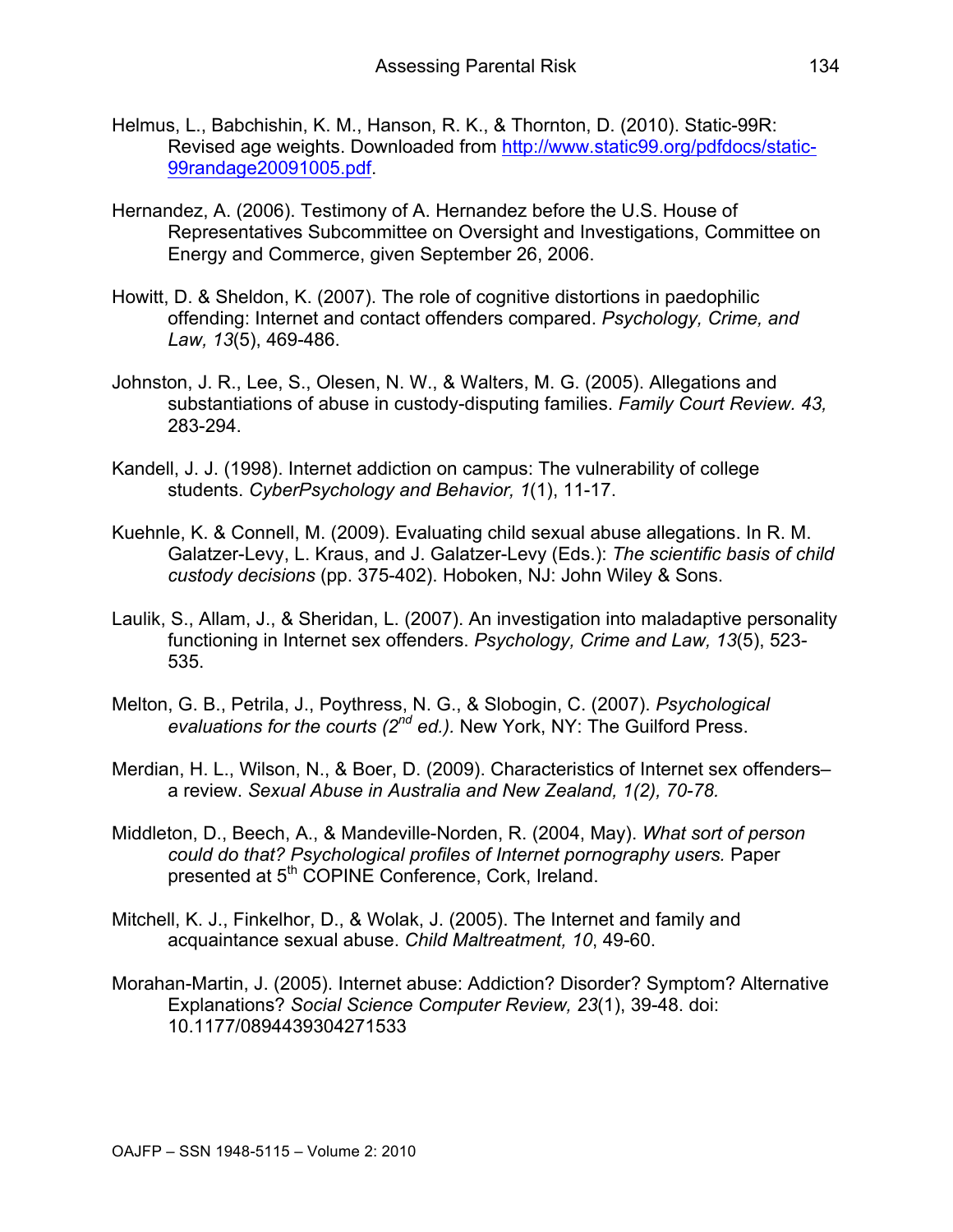- Orzack, M., Voluse, A., Wolf, D., & Hennen, J. (2006). An ongoing study of group treatment for men involved in problematic Internet-enabled sexual behavior. *Cyberpsychology and Behavior, 9*, 348-360.
- Otto, R. K., Buffington-Vollum, J. K., & Edens, J. F. (2002). Child custody evaluation. In A. M. Goldstein (ed.), *Comprehensive handbook of psychology (Volume 11): Forensic psychology* (pp. 179-208). New York, NY: Wiley and Sons.
- Rohrbaugh, J. B. (2008). A *comprehensive guide to custody evaluations: Mental health and legal perspectives* New York, NY: Springer.
- Seto, M. (2008). *Pedophilia and sexual offending against children.* Washington, D.C.: American Psychological Association.
- Shapira, N. A., Goldsmith, T. D., Keck, P. E., Khosla, U. M., & McElroy, S. L. (2000). Psychiatric features of individuals with problematic Internet use. *Journal of Affective Disorders, 57,* 267-272. Retrieved from www.elsevier.com/ locate / jad
- Sheldon, K. & Howitt, D. (2007). *Sex offenders and the Internet*. Chichester, UK: West Sussex.
- Taylor, M. & Quayle, E. (2003). *Child pornography: An Internet crime*. Hove, UK: Brunner-Routledge.
- Thoennes, N. & Tjaden, P. G. (1990). The extent, nature and validity of sexual abuse allegations in custody/visitation disputes. *Child Abuse and Neglect, 14,* 151-163.
- Tippins, T. M. & Wittman, J. P. (2005). Empirical and ethical problems with custody recommendations: A call for clinical humility and judicial vigilance. *Family Court Review, 43,* 193-222.
- Treuer, T., Fábián, Z., & Füredi, J. (2001). Internet addiction associated with features of impulse control disorder: Is it a real psychiatric disorder? [Letter to the Editor] *Journal of Affective Disorders, 66*, 283. Retrieved from www.elsevier.com/locate/jad
- U.S. v. Johnson (2008). Sentencing memorandum and order. U.S. District Court, Southern District of Iowa, Case No. 4:07-cr-00127-RP-RAW. Downloaded from http://sentencing.typepad.com/files/johnson-cp-sentencing-decision.pdf.
- Walsh, W. A. & Wolak, J. (2005). Nonforcible Internet-related sex crimes with adolescent victims: Prosecution issues and outcomes. *Child Maltreatment, 10*(3), 260-271.
- Ward, T. & Siegert, R. J. (2002). Toward a comprehensive theory of child sexual abuse: A theory knitting perspective. *Psychology, Crime and Law, 8,* 319-351.